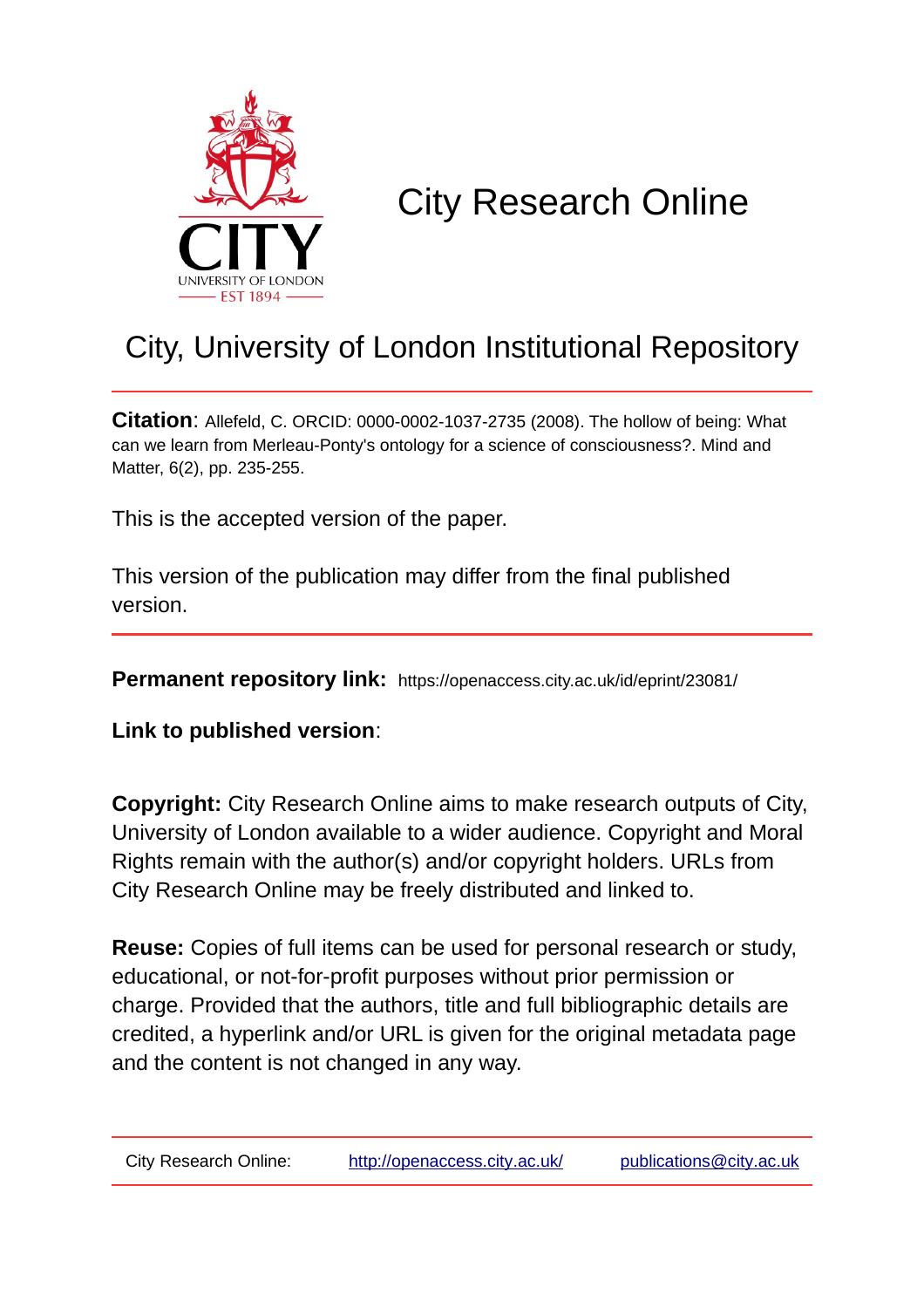# THE HOLLOW OF BEING

# **WHAT CAN WE LEARN FROM MAURICE MERLEAU-PONTY'S ONTOLOGY EOR A SCIENCE OF CONSCIOUSNESS?**

Carsten Allefeld

Representative for contemporary attempts to establish a science of consciousness we examine Chalmers' statement and resolution of the "hard problem". Agreeing with him that in order to account for subjectivity it is necessary to expand the ontology of the natural sciences, we argue that it is not sufficient to just add conscious experience to the list of fundamental features of the world. Instead, we turn to phenomenology as the philosophy of conscious experience and give an outline of Merleau-Ponty's critique of the objectivist ontology underlying science which excludes subjectivity from the world. We reconstruct his proposal for a revised ontology in *The Visible and the Invisible* aiming at an extended understanding of Being including subjectivity, which takes on the form of a constellation of new ontological terms centered around the concept of the "flesh of the world". In trying to spell out the consequences of Merleau-Ponty's ontological considerations for scientific practice and especially the science of consciousness, we notice that his philosophy of subjectivity-in-the-world on its part is unable to connect to the insights of the natural sciences. The phenomenological critique of the "hard problem" reveals a deeper disparity, which at present limits its practical implications.

originally published in *Mind and Matter*  $6(2)$ , 2008, pp. 235–255. © Imprint Academic http://www.mindmatter.de

 $\mathbf{I}$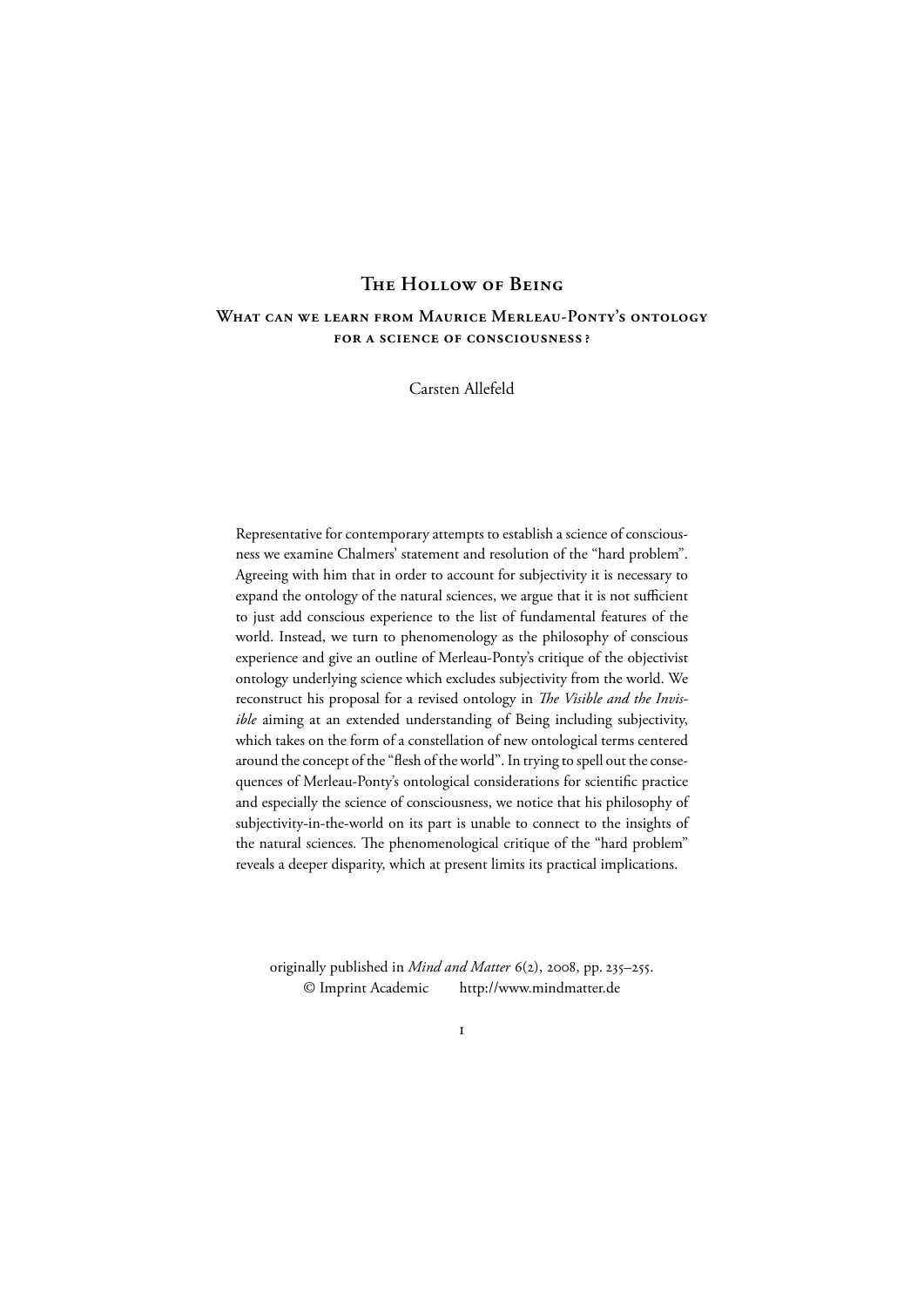*Hat Subjekt einen Kern von Objekt, so sind die subjektiven Qualitäten am Objekt erst recht ein Moment des Objektiven.* — Adorno

#### **INTRODUCTION**

In the last decade, the study of consciousness has established itself as a new line of scientific research. Even though philosophers were concerned with the topic for centuries and it was still present in the beginnings of scientific psychology, after the advent of behaviorism for a long period consciousness was seen not to be a proper subject matter of scientific inquiry. This attitude changed only toward the end of the 1980s. Since then a significant amount of work has been devoted by philosophers, psychologists, and cognitive scientists to establish the grounds for the investigation of consciousness (cf. Van Gulick 2007). One manifestation of these efforts is the continuing series of conferences aimed "toward a science of consciousness".

This development was fostered by an influential paper of Chalmers (1995). The author distinguishes between what he calls the "easy problems of consciousness" and the "hard problem of consciousness". The former are concerned with the explanation of certain phenomena commonly associated with consciousness, for instance the discrimination of stimuli, the integration of information, attentional states, and the deliberate control of behavior. Chalmers calls these the easy problems, because even though our current understanding of these phenomena may be deficient in many ways, for all of them an analysis via standard scientific procedures and an explanation in terms of structural and functional properties of the organism is clearly conceivable. The "hard" problem, on the other hand, is about something that seems to evade these procedures: conscious experience. It is concerned with the "something it is like to be" a conscious organism, with the nature of the qualities that are present in experience, with the question how it can be understood that the mechanisms underlying conscious functioning not only fulfill these functions, but also seem to give rise to a "rich inner life" of the organism (p. 201). Set into more traditional philosophical terms, the easy problems are about the *objective* properties of consciousness, or rather of organisms deemed to be endowed with it, while the hard problem aims at the subjective aspect of consciousness; it is about consciousness as *subjectivity*.

After examining several prominent attempts to address the problem of consciousness and demonstrating that none of them solve the hard problem, Chalmers gives an account of his own solution. In his opinion, it is not possible to explain consciousness "on the cheap", i.e. using only what

 $\mathbf{2}$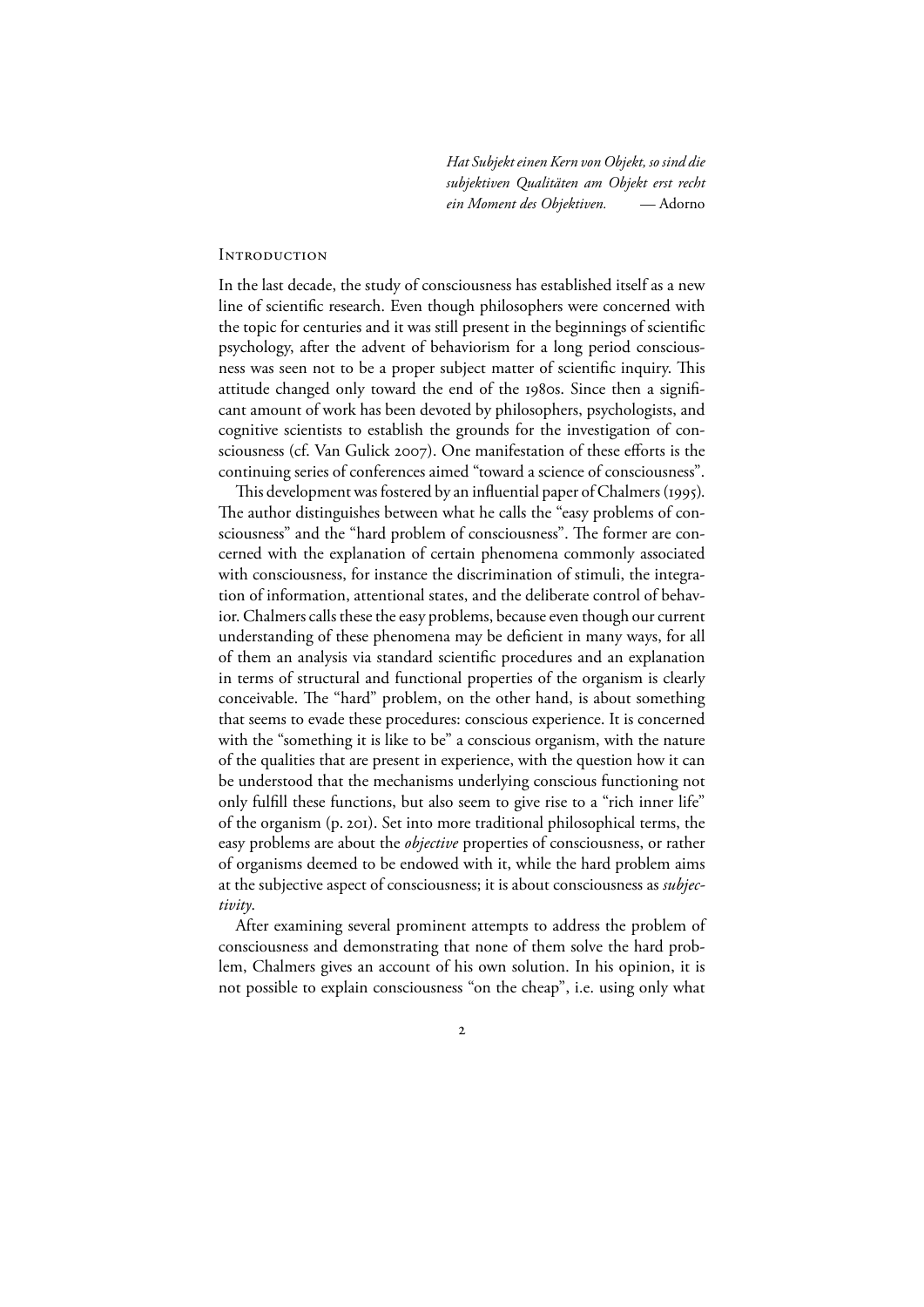is already at hand, but such an explanation requires an "extra ingredient". He states that conscious experience cannot be reduced to the features of the world as they are known to science, but that it is necessary to expand the ontology. Chalmers proposes to do so by taking experience itself as fundamental. More precisely, he proposes to consider experience "as a fundamental feature of the world, alongside mass, charge, and space-time" (p. 210). Later he goes on to speculate that it might be "information" that "has two basic aspects, a physical aspect and a phenomenal aspect" (p. 216), binding together the fundamental features of the physical and the experiential.

This must strike the reader as an astonishing resolution. After Chalmers went to great lengths to dissect the problem of consciousness and to expose the hard problem as the problem of experience, of subjectivity: as a problem that is hard exactly because it can not be tackled in terms of objective properties—after all this Chalmers declares experience to be just another objective property.

Apparently conscious experience has to be taken as fundamental in a different way—not just as an extra ingredient to the world of objects, but rather as a starting point in itself. In the following we are trying to tie up to that line of thought in philosophy whose agenda is the detailed description of experience, the tradition of phenomenology founded by Husserl. However, exactly because phenomenological philosophy takes conscious experience as fundamental, for it the natural sciences easily appear as subordinate disciplines. While naturalistic thinking cannot help but to conceive of everything in terms of objects and properties, the engagement with phenomena suggests to dismiss the sciences as irrelevant for understanding the subject.

Within the tradition of phenomenology, Maurice Merleau-Ponty holds a special position because he tried to escape this opposition. By re-working the analyses of pure phenomenology to overcome the centering on the subject and by extensively relating phenomenological description to the observations of scientific psychology, he worked to establish a more proliferous middle ground. According to Waldenfels (1985), Merleau-Ponty started to develop his own form of phenomenology in his early work *The Structure of Behavior* (*La structure du comportement*, 1938) out of the confrontation with behaviorism and Gestalt psychology, utilizing the concepts of structure and Gestalt to revise Husserl's notion of phenomenon. His initial treatment of consciousness as just one of many structures, however, changed into its interpretation as a universal ambience, a position which was continued and elaborated upon in the *Phenomenology of Perception* (*Phénoménologie de la perception*, 1945). Here the purity of consciousness was significantly attenuated in comparison to early phenomenology, but in the form of a perceptive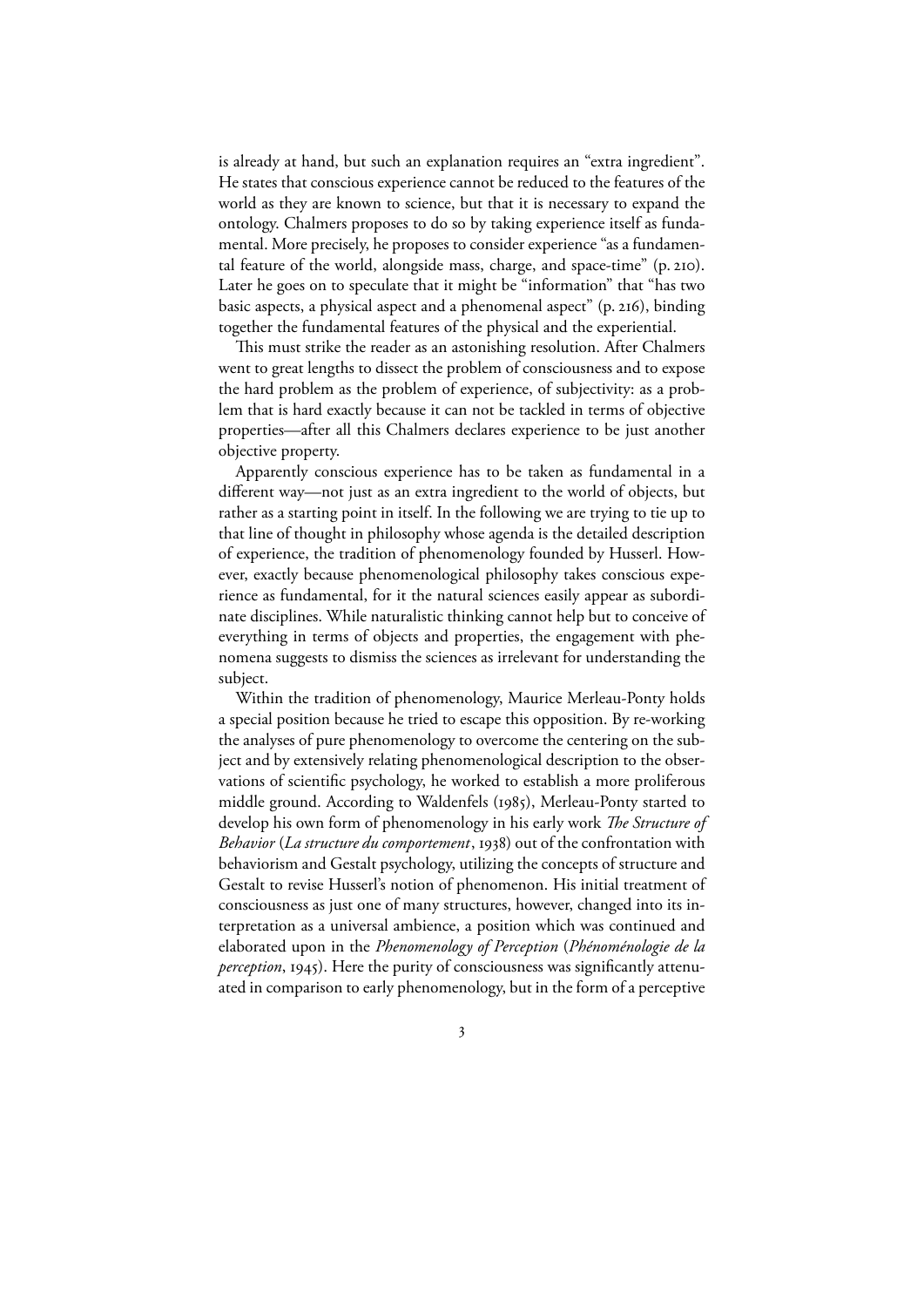consciousness it again received a constitutive role. Alongside, the more radical structure-oriented approach of the previous work was still present.

This latter tendency prevailed again in his last work, *The Visible and the Invisible* (*Le visible et l'invisible*, 1964), which exists only as a manuscript because Merleau-Ponty died in 1961 while working on the book. Here he made another effort to overcome the opposition of consciousness (subjectivity) and world, of phenomenological analysis and scientific research. This endeavour—to study conscious experience without either making it an objective property or separating it completely from the world of objects— Merleau-Ponty conceives as a revision of ontology. In the following we are going to reconstruct Merleau-Ponty's understanding of ontology and to explicate the concepts he introduces to achieve that goal.<sup>1</sup>

### MERLEAU-PONTY'S UNDERSTANDING OF ONTOLOGY

Ontology etymologically means teachings on Being; it is traditionally considered as a branch of metaphysics. But Merleau-Ponty's ontological considerations start from a rejection of the classical metaphysical conception of Being<sup>2</sup> as an in-itself, a totality of beings in space and time that lies open before the philosophical view, which itself is not located within—a "Great Object", being scrutinized by the subject acting as a "cosmic observer". Merleau-Ponty describes this ontology not very extensively and not in terms of the history of philosophy, but in the context of his critique of science. Here the main charge is that science adopts and radicalizes objectivist ontology, even though its own results speak against it. Its effect is that "the world will close in over itself, and, except for what within us thinks and builds science, that impartial spectator that inhabits us, we will have become parts or moments of the Great Object."  $(t<sub>5</sub>)$ <sup>3</sup> The main fault of ontology therefore is that it strictly separates the physical and the mental and opposes them in the form of an abstract subject and object. Fatal consequences of this approach are that the world is completely reduced to being

#### $\overline{4}$

I There seems to be an increasing awareness of the relevance of Merleau-Ponty's work in consciousness studies and related fields; see Boyle (2008) and Freeman (2007) for two recent examples. However, most of these references pertain only to the *Phenomenology of Perception*, while the interesting considerations of *The Visible and the Invisible* are seldomly taken into account.

We use the form 'Being' for the ontological term to make it easily discernible from 'being' meaning something particular.

In the following, numbers in parentheses refer to the page numbers of Merleau-Ponty (1969). The reader should be aware of the fact that many of the quotations are taken from Merleau-Ponty's working notes, resulting in pecularities and inconsistencies in capitalization and punctuation, extensive emphasis, and use of German terms.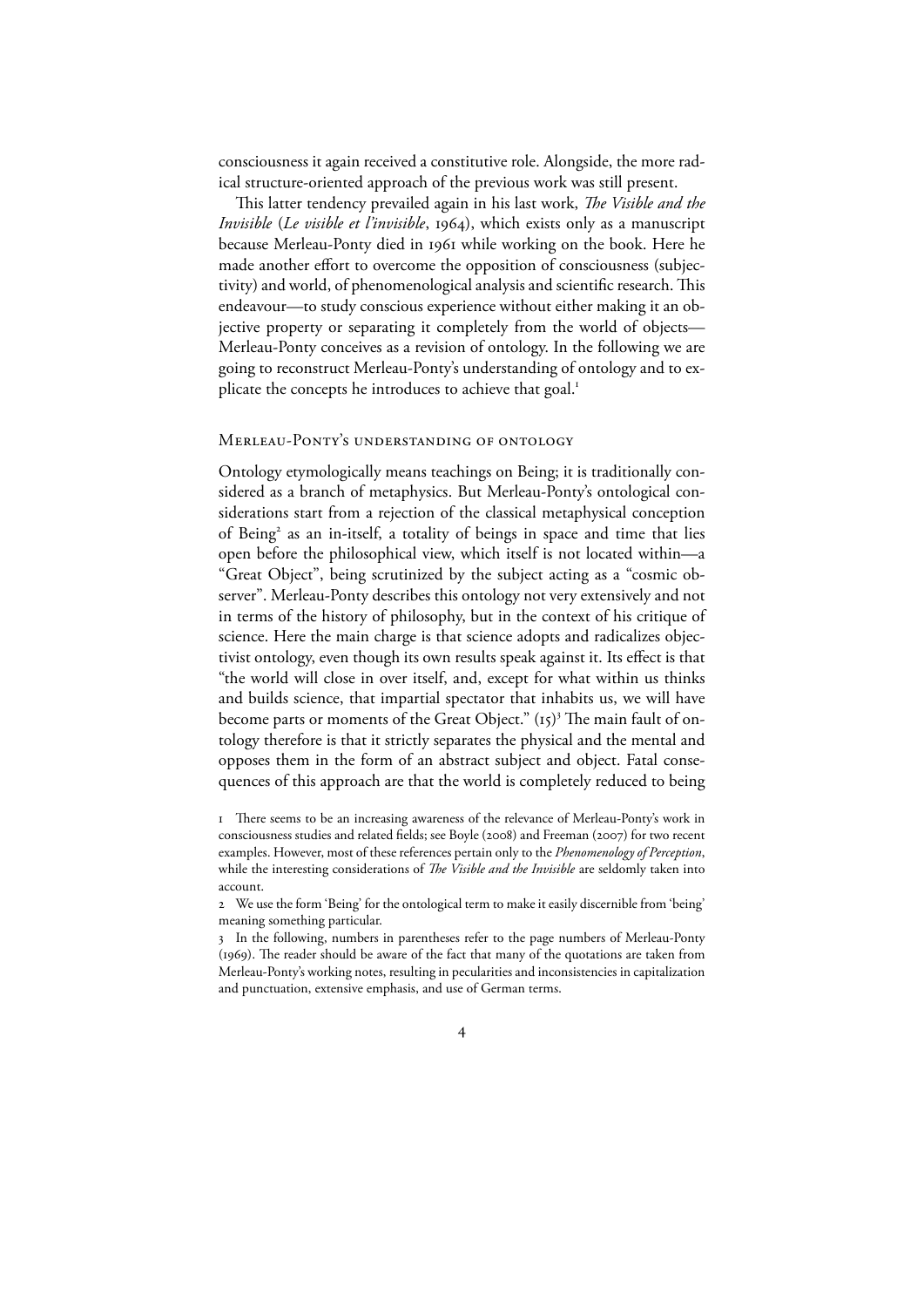object, and that it is conceived as a whole to be overviewable and comprehensible.

By contrast, Merleau-Ponty's efforts might be characterized as an attempt at a non-metaphysical, phenomenologically informed and motivated form of ontology. To clarify his approach, it is necessary to find out in which sense one can speak of Being after that quasi-godlike perspective has been abandoned, or, what kind of issues Merleau-Ponty has in mind when he is talking about Being. *The Visible and the Invisible* features several more or less distinct variants of Being. The basic meaning seems to be quite classically Being as existence, as a pure "there is", a something that faces us as an object of perception or thought, the for the moment unresolved rest. But in contrast to tradition this existence is not conceived as an in-itself purely confronting the subject, but as something underlying, forerunning the epistemological difference of subject and object, something that is not subjected to that difference, but forms a unity and basis from which this difference itself develops, i.e. as a realm of fundamental relations. Only derived from this is the meaning of Being as something undisposable, that evades the dressing by the subject, that is not subdued to its categories and cannot be captured by operational science; that which is not subjectively constituted. Via the scope within which that "there is" appears, furthermore Being gains the meaning of a medium, element, or dimension of beings, which can only be realized through a specific being that obtains an ontological function, in particular the human body. From this results a variety of forms or representations of Being, each of which establishes a concrete ontology. Finally, an especially important form of Being as medium is given by the space (and the time) in which a human being settles down and locates itself, a general framework of its situatedness.

Merleau-Ponty describes "getting into contact with being as pure*there is*" as follows: "One witnesses that event by which there is something. Something rather than nothing and this rather than something else. One therefore witnesses the advent of the positive: this rather than something *else*."  $(206)$  From this description one can already tell that the pure "there is" can hardly come into focus without being differentiated from something else. Pure existence can only be considered in retrospect, as a unity from which a process of differentiation starts. Within fully developed perception it appears as a "perpetual residue"  $(2II)$ : "*To see* is precisely, in spite of the infinite analysis always possible, and although no *Etwas* [something]<sup>4</sup> ever remains *in our hands*, to have an *Etwas*." (217) Though that unity can only be

4 The reason Merleau-Ponty here uses the German word "etwas" might be that (in contrast to English "something" or French "quelque chose" but similar to Spanish "algo") it makes it possible to refer to something without implicitly declaring it to be a thing.

 $\overline{5}$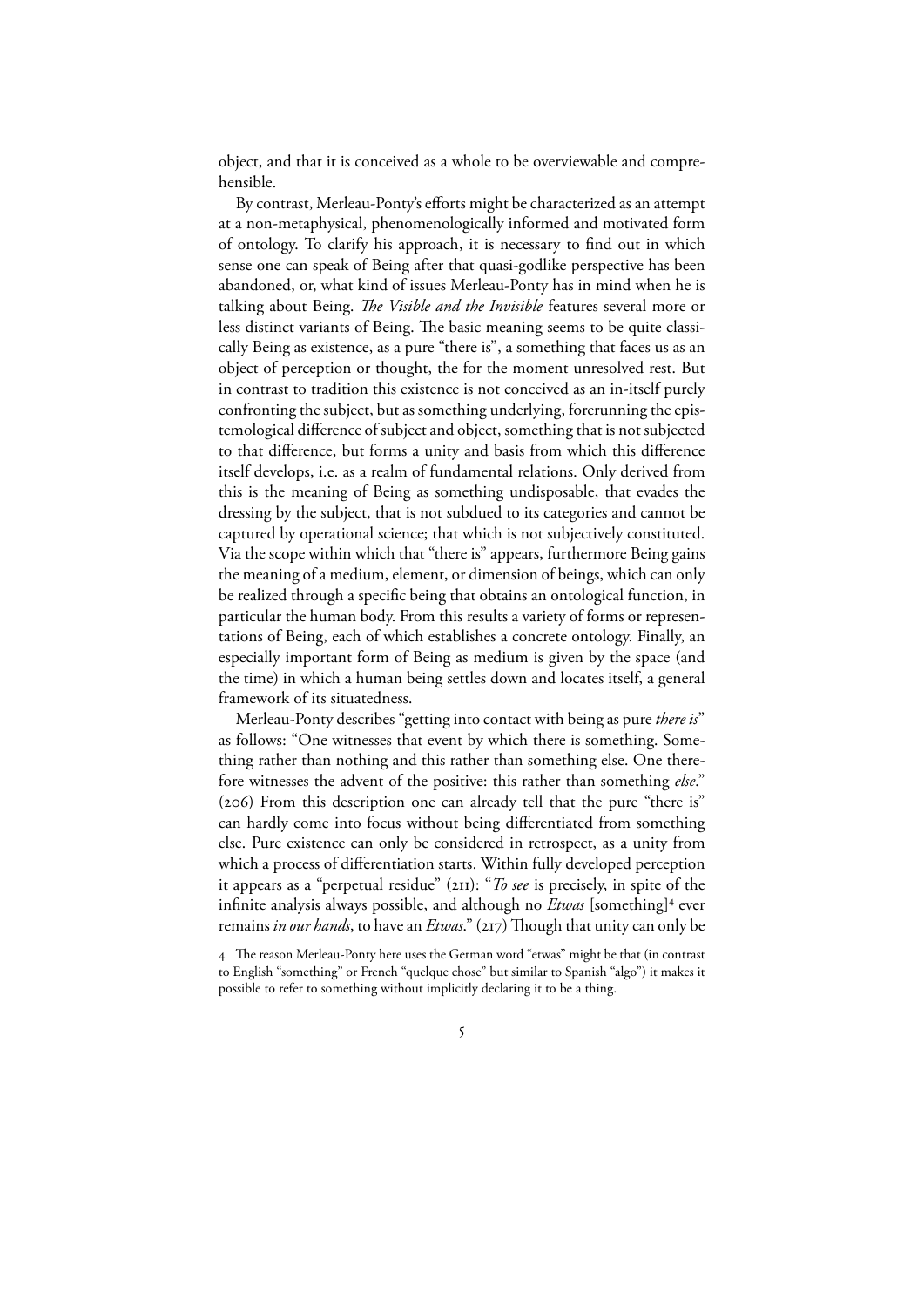conceived of negatively, Merleau-Ponty tries to turn it critically against the subject/object-situation of classical epistemology. Ontology is therefore defined in a negative way; it "would be the elaboration of the notions that have to replace that of transcendental subjectivity, those of subject, object, meaning [...]." (167) Merleau-Ponty's interest is directed at that which eludes these clear demarcation lines: "the subject–object question / the question of inter-subjectivity / the question of Nature" determine his "ontological questioning"  $(165)$ .

Merleau-Ponty's positive term for "the common tissue of which we are made" is "the wild Being"  $(203)$ ; it is wild because it lacks the positivity, firmness, and definiteness of a thing, because it does not submit to the differentiations imposed upon it, especially the difference of subject and object. Starting from this wild Being, the inconsistencies arising from the confrontation of in-itself and for-itself can be elucidated. For instance, the scientifically observed functional dependency of consciousness on processes of the body is to be considered as "a way of expressing and noting an event of the order of brute or wild Being which, ontologically, is primary" (200); consciousness and body are just abstractions cut out of the unity of Being. Put under the perspective of the difference of subject and object this primacy of an original unity of Being turns into a primacy of the object, into an interest in that which is beyond subject, language, and science and that defies their orderly arrangements, an interest in "the unmotivated upsurge of brute Being" (211). Merleau-Ponty's philosophy "asks of our experience of the world what the world is before it is a thing one speaks of and which is taken for granted, before it has been reduced to a set of manageable, disposable significations" (102); it is to be regarded "not as the search for an invariant of language, for a lexical essence, but as the search for an invariant of silence, for the structure" (260).

But if Being is supposed to appear it needs a medium, especially the sensible, which "is Being's unique way of manifesting itself without ceasing to be ambiguous and transcendent." (214) The ontological task to disclose Being is taken on within the sensible by something particular, "for example, a color, yellow; it surpasses itself of itself: as soon as it becomes the color of the illumination […] it ceases to be such or such a color, it has therefore of itself an ontological function" (217). A specific being, a sensory quality, a factual context extends into a general ground, and by eluding the status of an object it gains the capacity to represent the unity of Being, to become a dimension in which everything has its place. Even more, Merleau-Ponty considers this to be the only form in which Being is accessible: "*One cannot make a direct ontology*. My 'indirect' method (being in the beings) is alone conformed with being—"  $(179)$ . To insert the particular in place of the gen-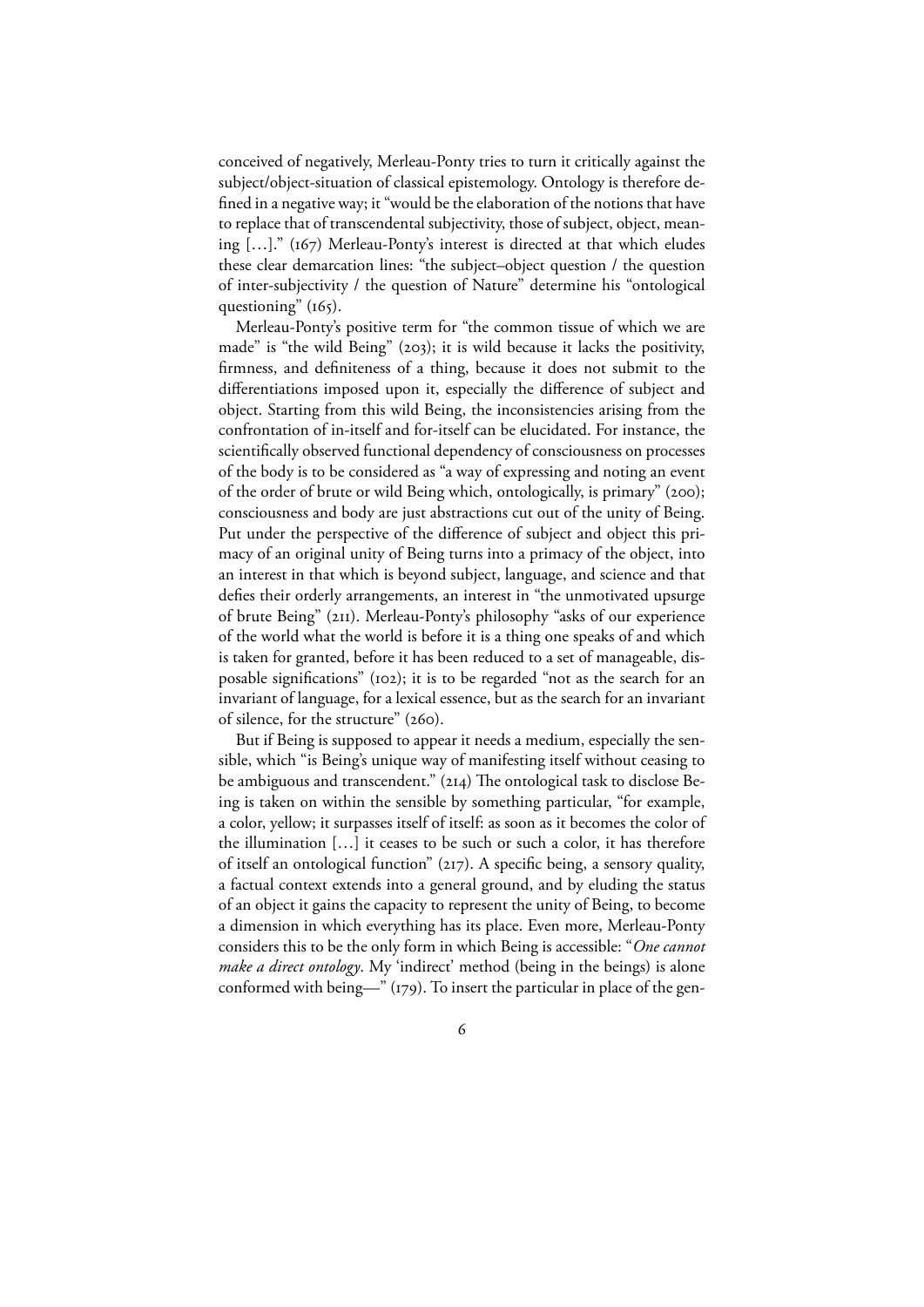eral in this manner is possible first of all "because each part is *torn up* from the whole, comes with its roots, encroaches upon the whole, transgresses the frontiers of the others"  $(218)$ , that is, because it still bears the marks of the antecedent unity. A prerequisite for that is a lack of positivity, the thing must not be completely with itself, it has to point beyond. For instance, it is the "negativity that inhabits the touch" which brings about "that the body is not an empirical fact, that is has an ontological signification"  $(255)$ . Because in principle every being can obtain such an ontological function, one can distinguish a multitude of concrete ontologies; an example that Merleau-Ponty elaborates to some extent is that of an ontological psychoanalysis (cf. 268). In this context Being refers to the dimension that is disclosed by some being in its ontological role; of fundamental importance here are the dimensions of time and space (cf. 121). At this point Being finally signifies the farthest range within which we establish ourselves and find our place.

#### ONTOLOGICAL TERMS AND CONCEPTS

After this outline of the subject matter of Merleau-Ponty's ontology we are now going to present in greater detail the factual theses it is composed of. But his views in *The Visible and the Invisible* do not have the form of a closed doctrine that could simply be reproduced; rather, it has to be reconstructed from the text. To this end, we are following the conception of ontology cited above as an elaboration of the terms that should replace the terminology of classical ontology and epistemology.

The background of Merleau-Ponty's formation of concepts is given by the notion of wild Being as a fundamental unity, relative to which the difference of subject and object has to be considered as something subordinate. The wild Being described by ontology is not an object opposed to the subject, but it includes the latter within itself. The idea is that "of a world seen within inherence in this world, by virtue of it, of an Intra ontology, of a Being encompassing–encompassed."  $(227)$  In the context of this intraontology that does not exclude the subject from Being, it is necessary to try to understand the alterity of the mental from wild Being itself. Merleau-Ponty continues: "what replaces the antagonistic and solitary reflective movement"—the subject—"is the fold or hollow of Being having by principle an *outside*, the architectonics of the configurations." (227)<sup>5</sup> Consciousness, which poses a difference between itself and the rest of the world, is to be understood as a segregation, a deviation within this world; as a place

 $\overline{7}$ 

<sup>5</sup> This metaphor is probably modeled after the hollow of the eyeball or that of the skull enclosing the brain, or the folding of the germ sheets during the process of ontogeny which held much interest to Merleau-Ponty.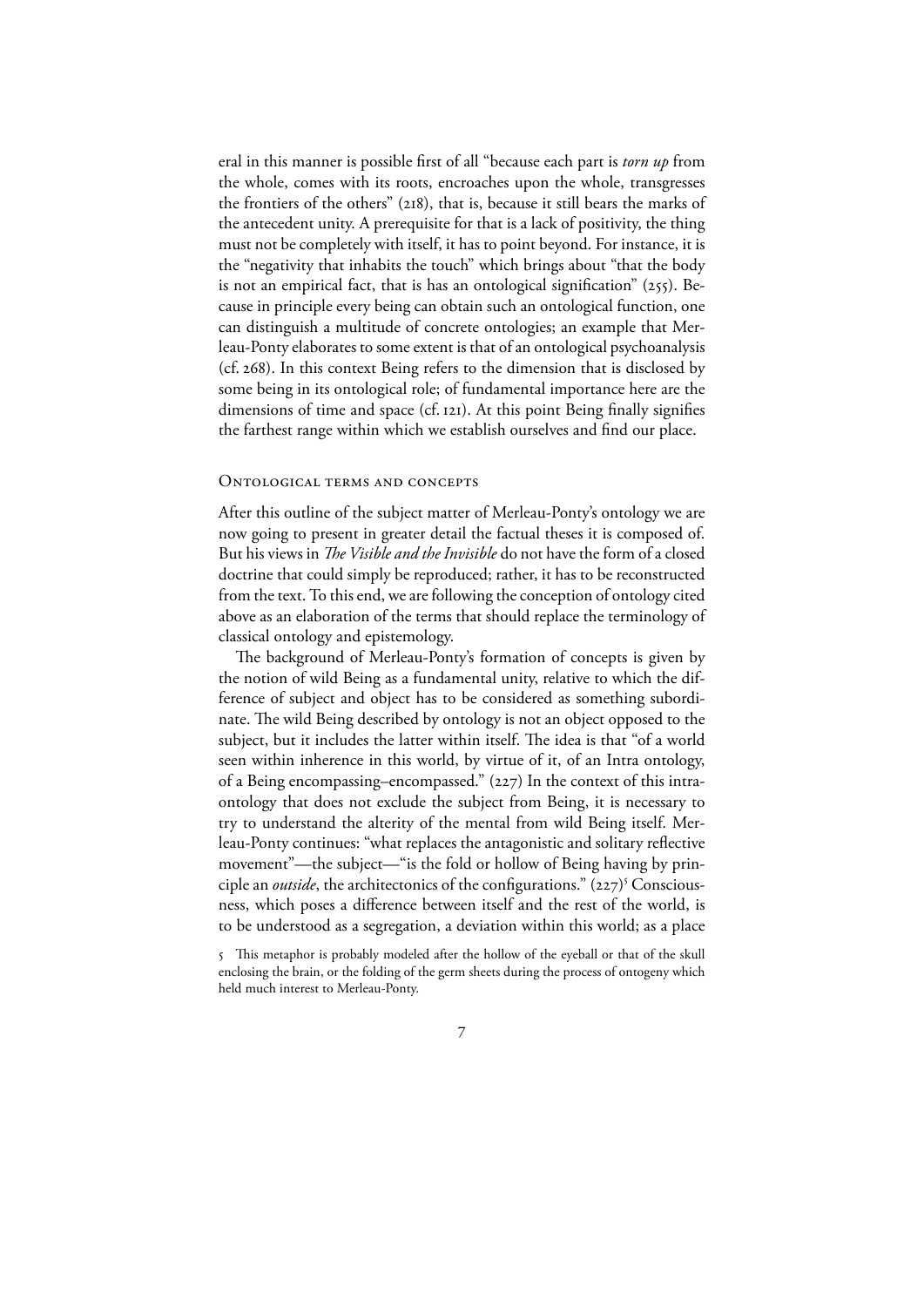where the smooth tissue of the world is deformed into a cavity within which events achieve a certain amount of autonomy, and where impressions from the outside can be repeatedly reflected and transformed.

But this perspective presupposes that *there is* negativity in the world, that it is not possible to cleanly separate the positivity of Being and the negativity of thought. Against a strict opposition of Being and Nothingness Merleau-Ponty brings the phenomenological concept of horizon into play, within which the two are mediated:

"In short: nothingness (or rather non being) is hollow and not *hole*. The open,

- in the sense of a *hole*, that is Sartre, is Bergson, is negativism or ultra positivism (Bergson)—indiscernible. There is no *nichtiges Nichts* [null nothingness]. [...]
- e true solution: *Offenheit* of the *Umwelt*, *Horizonthaftigkeit* [openness of the environment, horizontality<sup>6</sup>]." (196)

A horizon connects the positivity of that which is given to the negativity of that which is only just referred to. It is the form by which Being carries the negative in itself, which can then oppose it as a hollow—as consciousness, mind, subject. Only via this connection with the positivity of Being does the negative gain the efficacy without which it would just impotently oppose the world. Absence, or non-being, is present within the world.

"The negative here is not a *positive that is elsewhere* (a transcendent)——It is a true negative, i.e. an *Unverborgenheit* of the *Verborgenheit* [unconcealedness of the concealedness], an *Urpräsentation* of the *Nichturpräsentierbar* [primal presentation of the not-primally-presentable], in other words, an original of the *elsewhere*, a *Selbst* [self] that is an Other, a Hollow" (254).

The concept of intra-ontology is therefore not only an indication of the position from which Merleau-Ponty conducts ontology, but it is also a more precise specification of the notion of wild Being. The idea of a unity devoid of discrimination is replaced by that of a multitude of mediations and possible differences, amongst which the difference of subject and object unwarrantedly claims primacy.

The introduction of horizon as a connection of negativity and positivity induces a far-reaching modification of the concept of presence in general, and to an abandonment of the ideal of immediate presence in its two complementary forms: "Whether one installs oneself at the level of statements, which are the proper order of the essences, or in the silence of the things [...]—the ignorance of the problem of speech is here the ignoring of all mediation."7 The naïve view that, via perception, believes to be in immedi-

Here the phenomenological concept of horizon meets the dialectical notion of mediation, which Merleau-Ponty adopted from Hegel.



Merleau-Ponty uses the adjective 'horizontal' and related terms with the meaning 'being structured in horizons' or 'in terms of horizons'.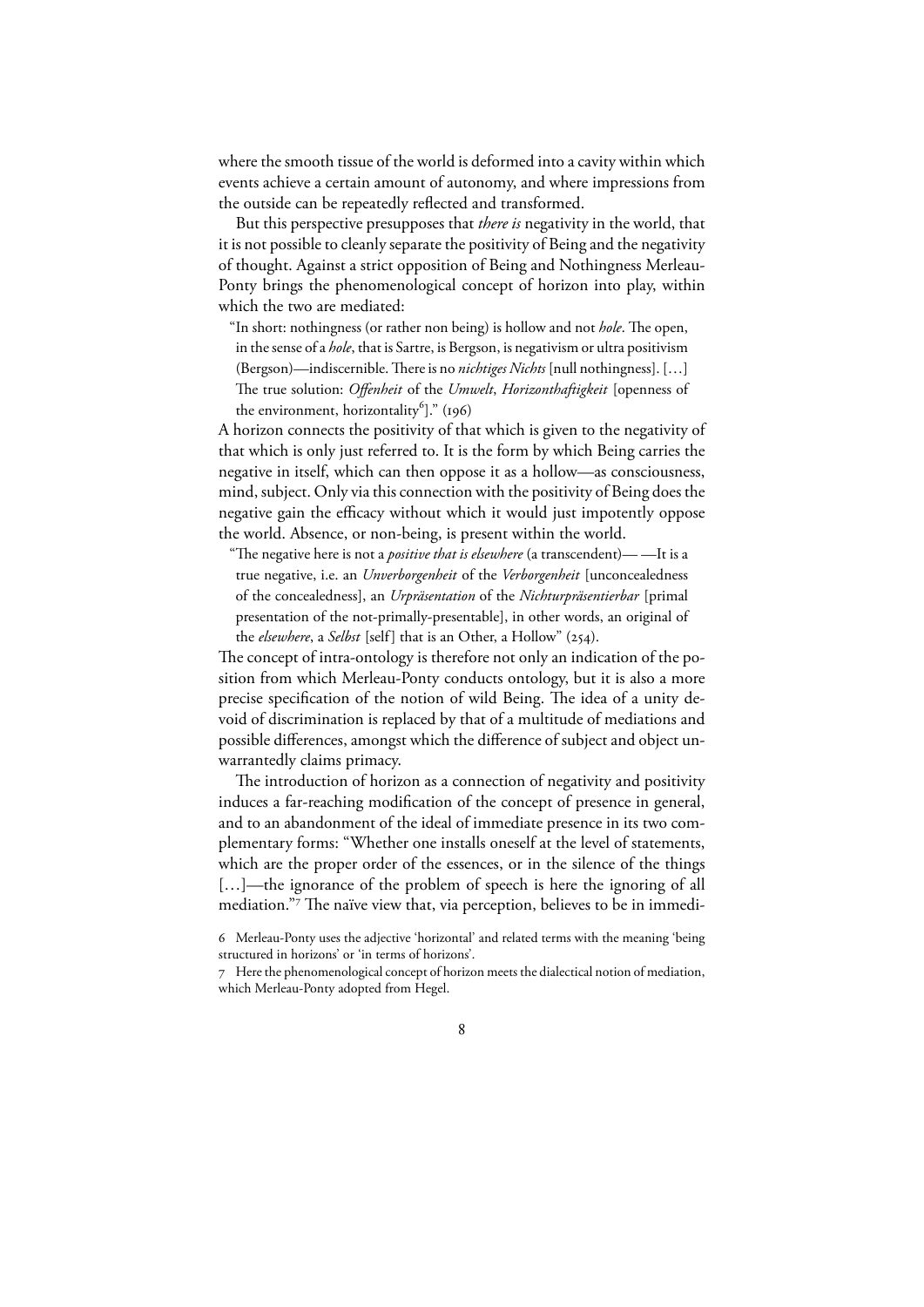ate possession of the things, such that it is only the concepts or the language that removes them into distance, as well as skepticism which holds that there is no path that leads out of the immanence of consciousness, language, or culture—both of these positions share the ideal of coincidence as their criterion for the relation to the world, no matter whether it is taken for granted or considered impossible.

"On both sides one wants something—internal adequation of the idea or selfidentity of the thing—to come stop up the look, and one excludes or subordinates the thought of the far-offs, the horizontal thought. That every being presents itself at a distance, which does not prevent us from knowing it, which is on the contrary the guarantee for knowing it: this is what is not considered."  $(i27)$ 

Against the ideal of coincidence Merleau-Ponty sets the concept of Being at a distance, of presence by mediation. Such a distance does not restrict knowledge, contact; rather, knowledge in itself is always someone's knowledge of something, that is, it has a twofold structure that would only be destroyed by a coincidence of knower and known.

"Just as we do not speak for the sake of speaking but speak to someone *of* something or *of* someone, […] so also the lexical signification and even the pure significations […] aim at a universe of brute being and of coexistence, to which we were already thrown when we spoke and thought, and which, for its part, by principle does not admit the procedure of objectifying or reflective *approximation*, since it is at a distance, by way of horizon, latent or dissimulated." (IOI)

That distance can possibly be varied—but it cannot be removed. According to Merleau-Ponty this is not due to a specific approach, but it belongs in a fundamental way to the universe of brute Being; staying at a distance and horizontality inheres in Being itself.

In this understanding, distance acquires a meaning that goes beyond that of a form of knowledge. Merleau-Ponty describes it using the notion of transcendence: "To say that there is transcendence, being at a distance, is to say that being […] is thus inflated with non-being or with the possible, that it is not only *what it is*." (181) This concept characterizes Being's mode of being; it is not to be conceived as something that is purely opposed to non-being, but which in a way carries the distance within it, as a non-coincidence, nonidentity with itself. At this point the interpretations of consciousness as a deviation from Being and of knowledge as distance meet in the integrating concept of transcendence. This assimilation of the relation between knower and known and of relations within Being itself is reinforced by another of Merleau-Ponty's views, namely that a being that has absorbed non-being constitutes a deviation that at least points into the general direction of con-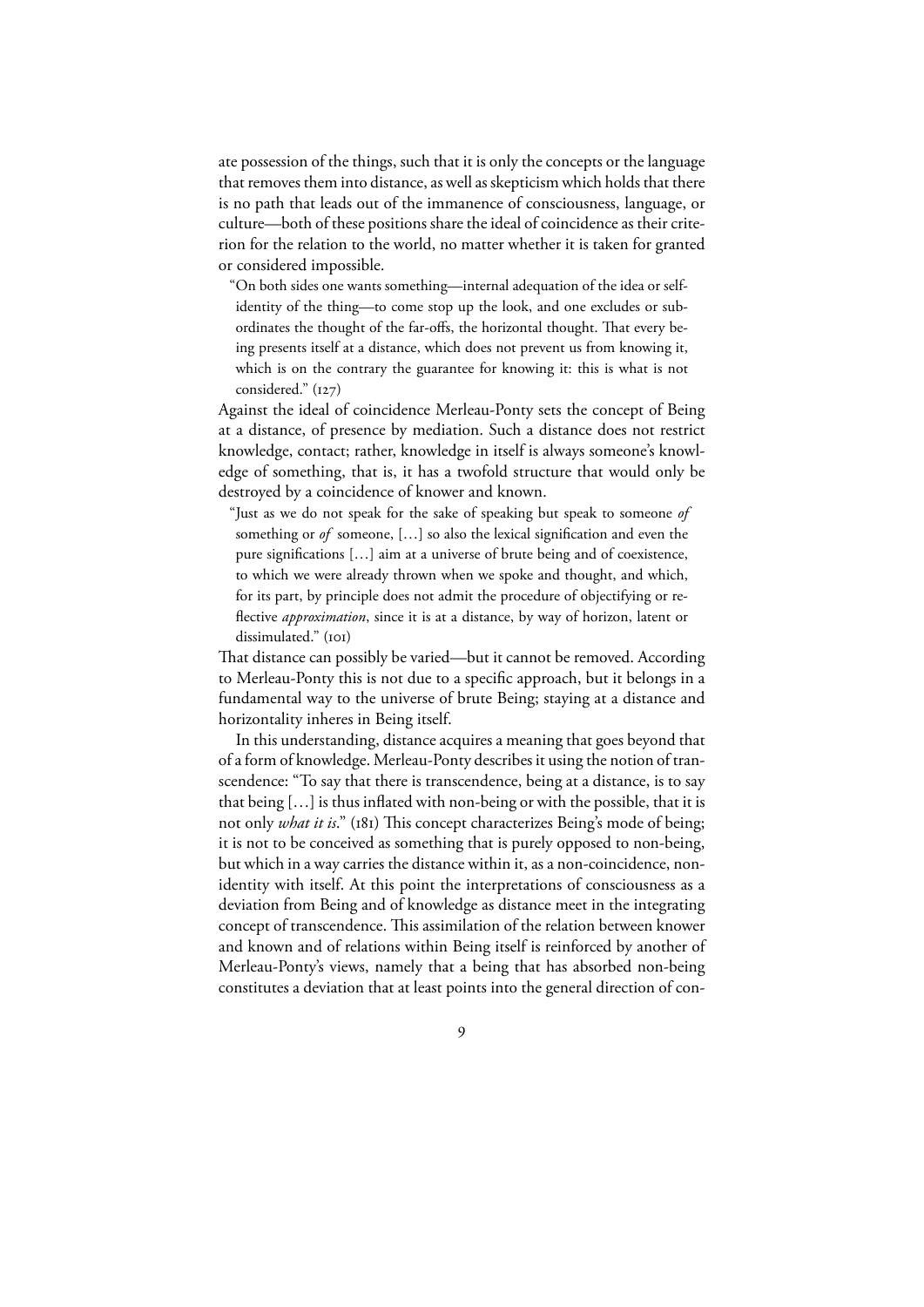sciousness:

"Before *the other* is, the things are such non-beings, divergencies——There is an *Einfühlung* [empathy] and a lateral<sup>8</sup> relation with the things no less than with the other [...] Like madmen or animals they are *quasi-companions.*" (180)

Here the relationship between the first two parts of the ontological questioning becomes manifest, that of the subject–object question and the question of intersubjectivity. In its two variants, the 'epistemological' notion of distance and the concept of deviation describing an ontogenetic process, transcendence constitutes one of the basic terms of Merleau-Ponty's ontology: "distance, divergence, transcendence, the flesh" (253).

#### THE FLESH OF THE WORLD

In this composition of terms another notion has been introduced, that of the flesh. It is a novel term, and more so than the other terms of Merleau-Ponty's ontology, because it is not a traditional concept that is picked up and transformed. A new idea is being implemented that needs to be designated by a correspondingly unusual word. "What we are calling flesh […] has no name in any philosophy."  $(147)$  Initially it can only be defined in a negative way, contrasting it to traditional philosophical concepts that have a similar meaning, but that imply an emphasis that renders them unsuitable for Merleau-Ponty's purposes.

"The flesh is not matter, is not mind, is not substance. To designate it, we should need the old term 'element,' […] in the sense of a *general thing*, midway between the spatio-temporal individual and the idea, a sort of incarnate principle  $[...]$ . The flesh is in this sense an 'element' of Being." (139)

The concept of flesh does not submit to the classical oppositions, but denotes the space or dimension within which these oppositions have their relative rights.

Flesh as a metaphor derives in the first place from the central position of the human body as the articulation point where consciousness is embedded into Being. But in contrast to the body which is always *someone's* body, different from the materiality of things, the flesh is meant to be something less human, closer to the objective side. It is the centering on the subjective

8 The notion of a lateral or sideways entry seems to be a medical metaphor. It describes the surgeon's approach to the body, probably in contrast to that of the anatomist: "Perception opens the world to me as the surgeon opens a body, catching sight, through the window he has contrived, of the organs in full functioning, taken *in their activity*, seen sideways." (218) The anatomist separates the organs in dissection and lays them out so that he can overlook them like God overlooks Being in itself. In contrast, the surgeon restricts himself to a certain perspective, relative to which the flesh maintains its depth, and severs the tissue only to the extent necessary to gain any insight at all; he creates a hollow.

IO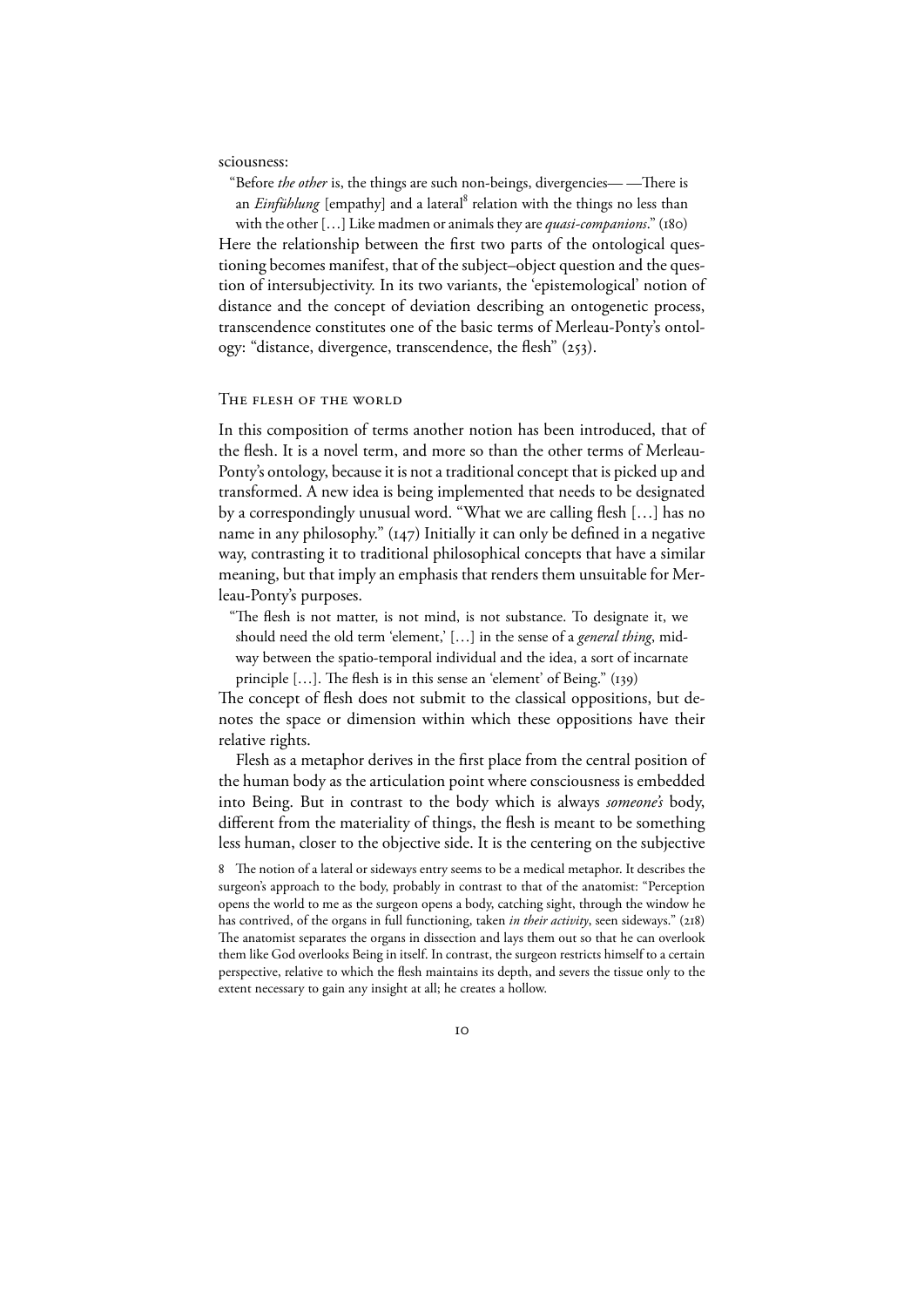that is to be overcome, even in the form of the human body. "When we speak of the flesh of the visible, we do not mean to do anthropology, to describe a world covered over with all our own projections, leaving aside what it can be under the human mask."  $(136)$  In this vein the concept of flesh takes on the specific form of the flesh of the world:

"The flesh  $=$  this fact that my body is active–passive (visible–seeing), mass in itself *and* gesture— — / The flesh of the world = its *Horizonthaftigkeit* (interior and exterior horizon) surrounding the thin pellicle of the strict visible between these two horizons"  $(271)$ .

Here it becomes apparent why it makes sense to put transcendence and flesh together: The notion of flesh serves to elaborate the ontological concept of Being at a distance.

From this arises an interpretation of the metaphor that is no longer bound to the body. Flesh denotes neither the human corporeity nor the materiality of things, but that which is between the human beings and the things, that empty space which is not empty but filled with looks and touches.

"Between the alleged colors [sense data] and visibles [things], we would find anew the tissue that lines them, sustains them, nourishes them, and which for

its part is not a thing, but a possibility, a latency, and a *flesh* of things." (132 f.) The flesh is the tissue of the world itself, it forms the "connective tissue of exterior and interior horizons" (131 insertion). In this account the metaphor of flesh might be supplemented by 'bones' and 'skin' to denote that whose interspace it fills. The flesh stands for exactly that mediation that was called for in criticizing the ideal of coincidence:

"It is that the thickness of flesh between the seer and the thing is constitutive for the thing of its visibility as for the seer of his corporeity; it is not an obstacle

between them, it is their means of communication."  $(135)$ 

The flesh is the flesh of the world in the strict sense in which the world is not a collection of things but the entirety of inner and outer horizons. Visibility and corporeity are derived from it by an attribution of the mediation (the thickness of the flesh) to one of the sides. The flesh of the world lays itself around the things and the human beings and in this way constitutes their materiality. There is "something to which we could not be closer than by palpitating it with our look, things we could not dream of seeing 'all naked' because the gaze itself envelops them, clothes them with its own flesh."  $(i<sub>31</sub>)$ Seeing is not something that belongs to consciousness and is inserted into Being from the outside. Instead, perception rests upon the mode-of-being of Being itself, which therefore is not to be modeled on the thing, but to be conceived as mediation:

"The flesh of the world is of the Being-seen, i.e. is a Being that is *eminently percipi*, and it is by it that we can understand the *percipere*"; it "is finally

 $\overline{11}$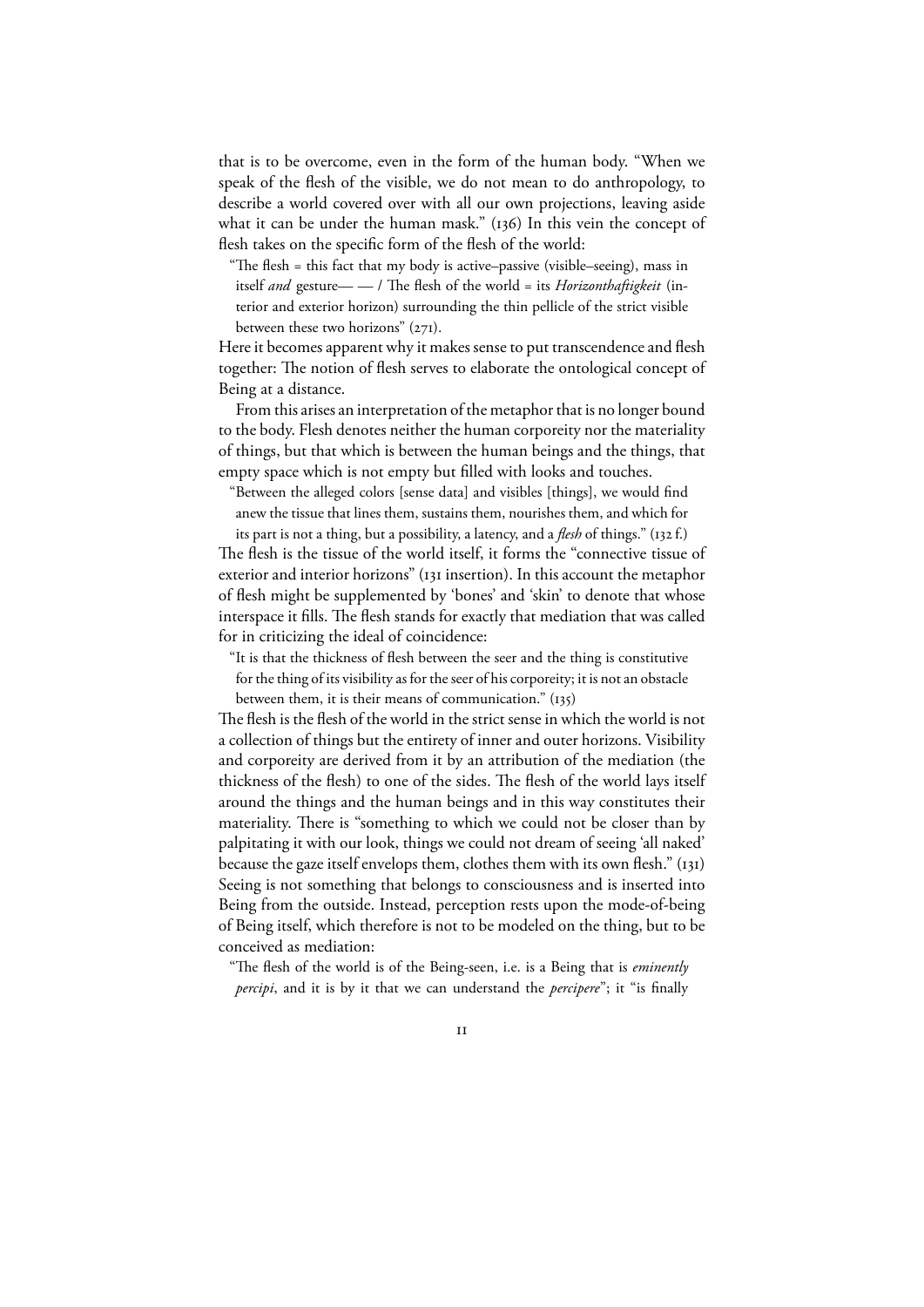possible and means something only because *there is* Being, not Being in itself, identical to itself, in the night, but the Being that also contains its negation, its *percipi*". (250 f.)

Thus Merleau-Ponty's ontology approaches the central idea that the multitude of perspectives onto Being belongs to that Being, even more: that it is made up of them. In his opinion, "what merits the name of being [is] not the horizon of 'pure' being but the system of perspectives that open into it", that "the integral being [is] not before me, but at the intersection of my views and at the intersection of my views with those of the others, at the intersection of my acts and at the intersection of my acts with those of the others  $\left[\ldots\right]$ " (84). In opposition to the classical ontology of the in-itself Merleau-Ponty insists on the irreducibility of perspectives, of mediation, and of the situatedness of the subject; but he does not turn this against the concept of Being and ontology in general but arrives at the idea of an ontology of perspectives. From the inescapable dependence of any access to Being from mediating perception Merleau-Ponty does not draw the skepticistic and relativistic consequence that there could be no knowledge of something that is not just an explication of one's own point of view. The subject matter of his considerations is not a particular perspective or a certain manifold of them, but the system of perspectives that constitute an individual being, which alongside with my views and those of other people also includes its relations to other things as well as forms of contact that are just possible.

"As for being, I can no longer define it as a hard core of positivity under the negative properties that would come to it from my vision: if one subtracts them all there no longer remains anything to see; and nothing permits me to attribute them to the For Itself, which moreover is itself sunken into Being. The negations, the perspective deformations, the possibilities, which I have learned to consider as extrinsic denominations, I must now reintegrate into Being  $[...]''(76f.)$ 

But if one has gone so far as to consider the perspectives onto something as belonging to it in an essential way, then it is only consequential to abandon altogether the concept of a 'thing itself' in addition to and apart from its system of perspectives; a thing is to be conceived as that very conjunction of views:

"One goes one step further in suppressing the *model In itself* : there is no longer anything but representations on different scales [in different perspectives]. [...] —It is a question of understanding that the 'views' at different scales are not projections upon corporeities—screens of an inaccessible In itself, that they and their lateral implication in one another are the reality, exactly: that the reality is their common inner framework (*membrure*), their nucleus, and not something *behind them*: behind them, there are only other 'views' [inner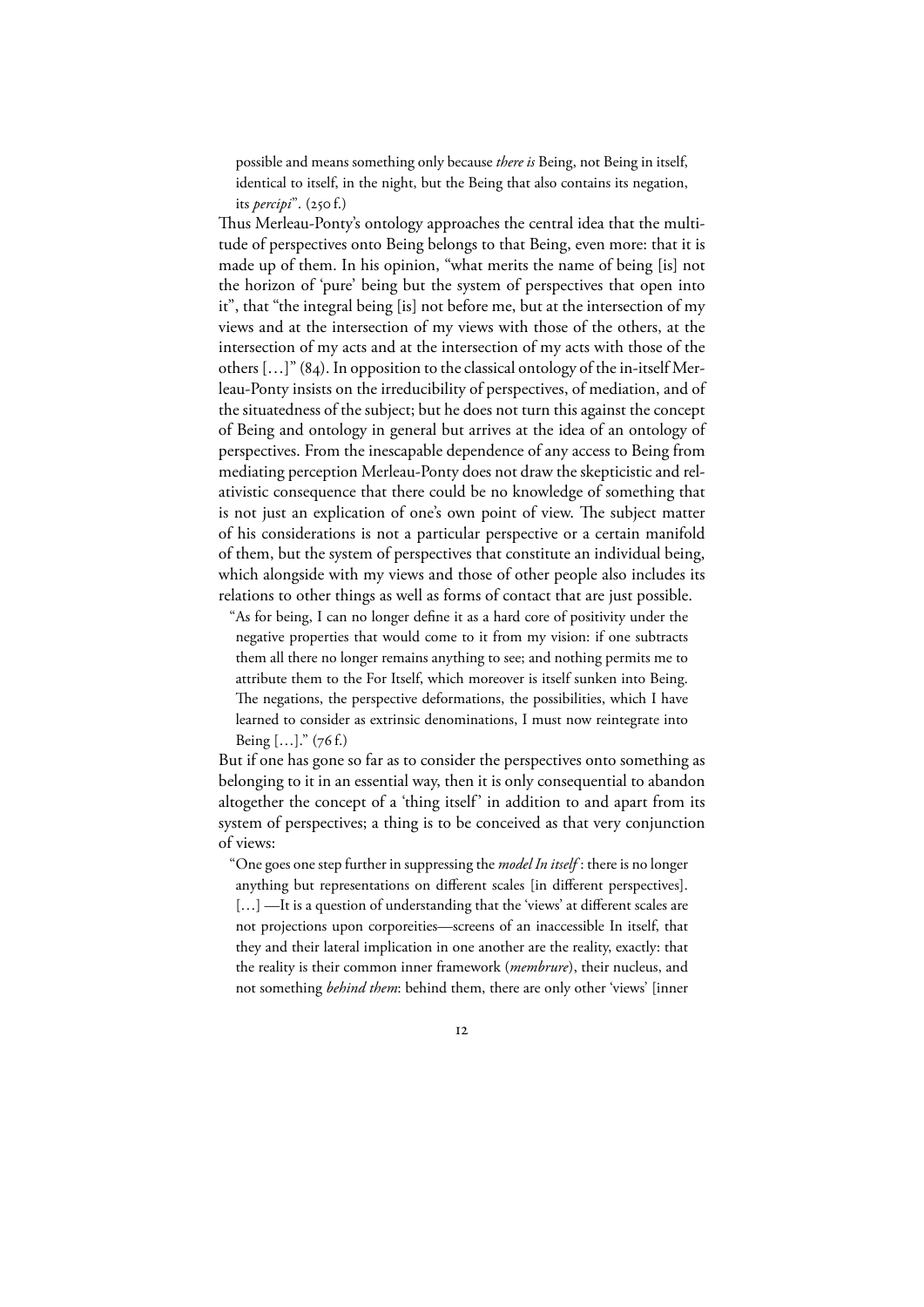horizon] still conceived according to the in itself–projection schema. The real is *between them*, this side of them." (226)

The Being of something is therefore to be taken as the common framework of its presentations, its appearances. Relative to this, the paradigm of an invariant underlying thing can only be an approximation, a short representation of such a framework which is only useful in special cases. The object of perception and knowledge is thereby not abolished, but framed differently; not as an in-itself, but as a condensation in the contiguity of views.

#### A NEW SCIENCE?

The main goal of Merleau-Ponty's ontological efforts as they have been reconstructed in the preceding sections is to re-locate the subject into the world. In this view, 'the subject' is an overly concentrated and purified version of traits that belong to the world in general, which by withdrawing them from it has been transformed into a collection of pure objects, things. The aim is to revise this separation and thereby restore a continuity between consciousness and the world of objects it finds itself in. Merleau-Ponty establishes this position not so much in the form of argumentation, but via a close phenomenological examination of the situation a conscious human being actually finds itself in—as opposed to the theoretical preconceptions about it, ideas which were built up over centuries of philosophy and science and which have already worked their way into our modes of thinking and perceiving. Because the separation of subject and object belongs to a certain conception about the basic structure of Being that he calls the ontology of the Great Object, a revision of that separation implies a modification of the ontology which Merleau-Ponty characterizes as a reintegration into Being of those features that traditionally were kept within the subject: horizontality, negativity, mediation, perspectivity, non-identity. This strong ontological streak of Merleau-Ponty's thought in *The Visible and the Invisible* which responds to what is commonly called the psychophysical problem, is complemented by and closely intertwined with a stance on the aptitude of consciousness to connect to the world, i.e. the epistemological problem of the nature of knowledge.

Against this background, it is evident what befell Chalmers' attempt to take conscious experience as fundamental. Even though in tackling the "hard problem" he in a sense tried to find subjectivity in the world, he did so naturally on the basis of the standard ontology of science. In this view objects are things made of one or several types of basic material (substances) that have certain properties and that may be engaged in processes generating more complex phenomena. Chalmers argued that conscious experience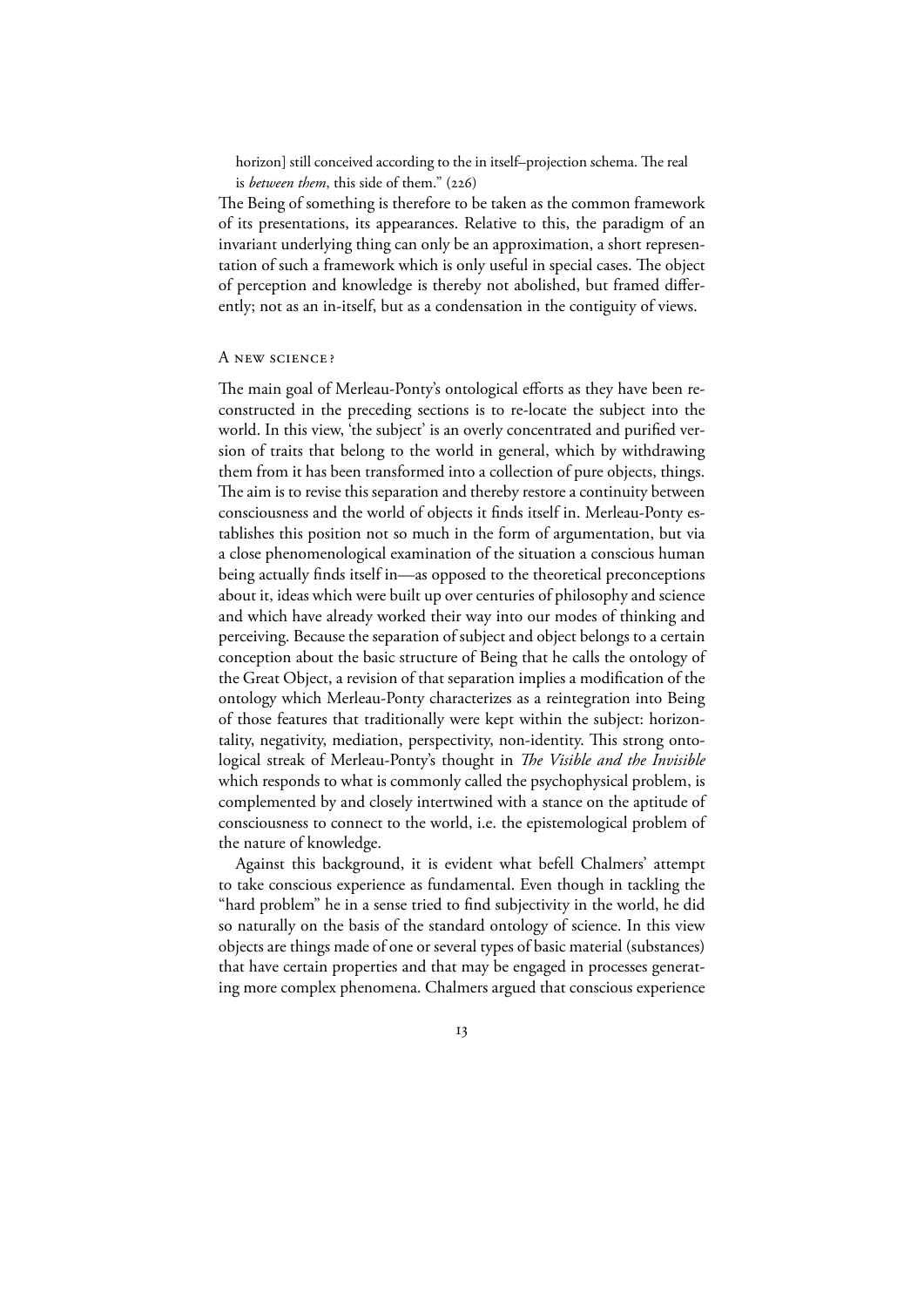cannot be among these because it is not conceivable how a physical mechanism should give rise to an "inner life". Trying under these conditions to make consciousness an object of science necessarily means to conceive of it as a new type of object, being made from another basic stuff, the "extra ingredient". The problem is just that if the traits of subjectivity have been completely removed from the world of objects, a new substance cannot account for it either. So, even though Chalmers is correct in arguing that in order to include conscious experience it is necessary to "expand the ontology", this involves much more than introducing a new type or property of objects—it means conceiving an extended meaning of being.

But this observation and critique, which could be similarly applied to other attempts at "explaining consciousness", remains in the realm of philosophy. Accepting Merleau-Ponty's view, the question poses itself how far and in which way it is possible to translate his insights into a revised effort towards a science of consciousness.

The most elementary approach to locating consciousness in the world is to investigate features associated with it within the world, and that means here: within the object domains of the natural sciences. A large amount of work on this note is already being done; it constitutes the cognitive sciences. Over and above that, one can find specific affinities between Merleau-Ponty's descriptions of the way consciousness is embedded in the world and certain scientific approaches—affinities which are partially due to Merleau-Ponty's own reception of ideas from the sciences, which he formed into metaphors as well as into phenomenologically enriched versions of these concepts. For instance, when Merleau-Ponty interprets consciousness as a hollow of Being, as something which closes against an environment, this is clearly inspired by the biological description of the structure and genesis of organisms; and it resounds again in later theoretical advances like Maturana and Varela's characterization of living beings as organizationally closed (autopoietic) systems and their insistence that this basic organization itself already implies cognition (Maturana and Varela 1980). Similarly, Merleau-Ponty's emphasis on the perspectival structure of Being communicates with von Foerster's idea of a "second order cybernetics", a discipline focusing on the investigation (and that is, observation) of observing systems (von Foerster  $1984$ .

All of this concerns work that is to some extent already going on, or at least ideas that are present in the discussion. Without doubt these kinds of

 $I4$ 

It might be said that science in the form of systems theory and phenomenology in the form of the ontology of the flesh try to work their way towards each other. However, since they proceed on different levels—the object domains of the sciences vs the phenomenal structure of experience—there seems to be no chance for them to ever actually meet.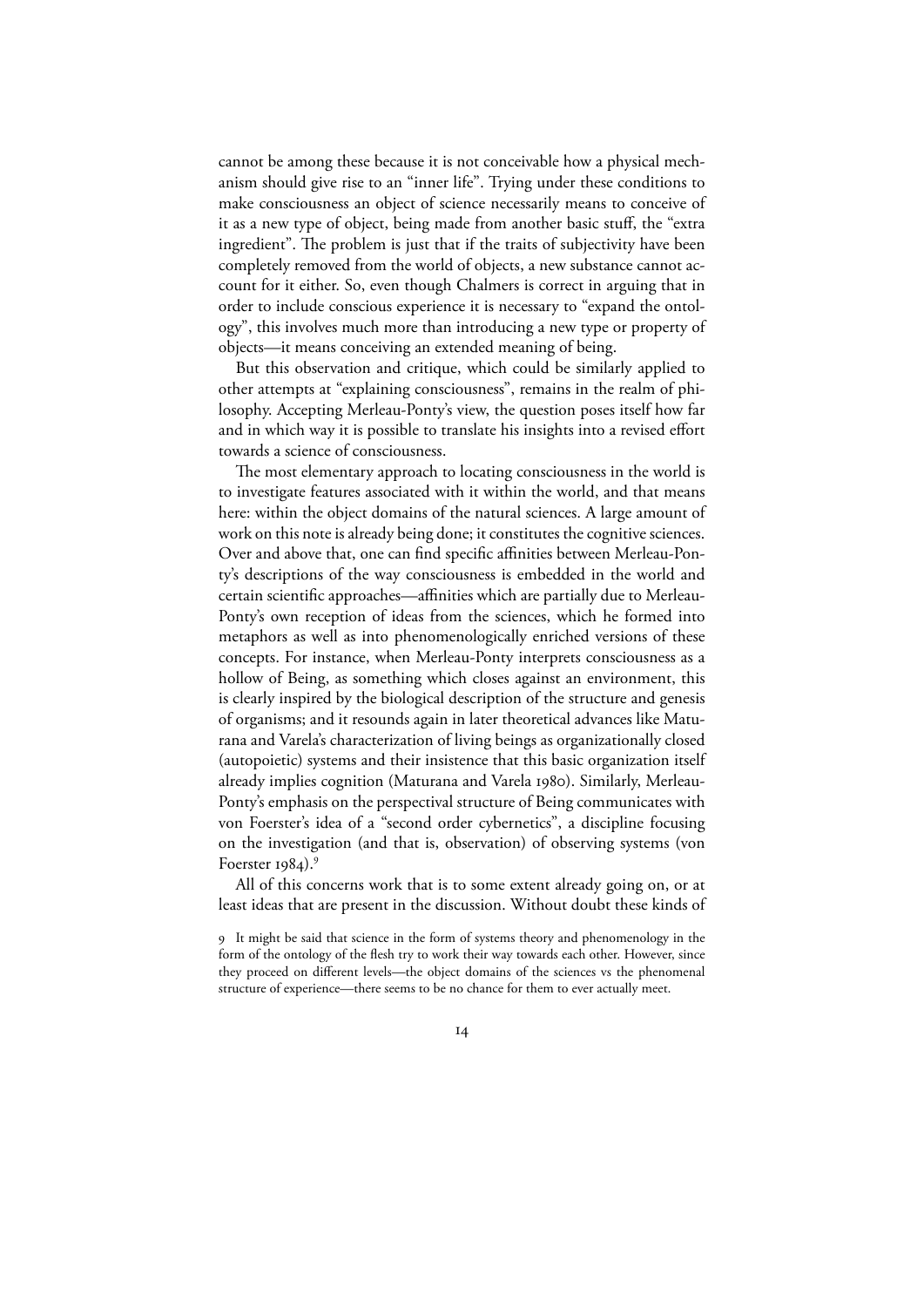modern scientific developments can be helpful; they contribute to the refinement of concepts and descriptions and increase the awareness for problems that arise in the scientific investigation of consciousness. Such a positive evaluation might also be underlined by the fact that some of these approaches can be seen as current forms of scientific projects Merleau-Ponty sympathized with in his own time, particularly Gestalt psychology.

Still, it is hard to see how this research would ever be able to arrive at something that adequately accounts for lived human experience. Even though in the program of describing and analyzing objective properties the cognitive sciences undoubtedly capture important aspects of subjectivity in the world, they still operate on the grounds of classic objectivist science and its implicit ontology of the Great Object. Shifting the focus from states to processes, from passive aggregates of matter to self-organizing systems etc. surely helps; it constitutes a departure from the thing-with-properties paradigm and can with Merleau-Ponty be seen as an effort "to find an operational, scientific expression of what is not the being-object, the initself"  $(207)$ —but does this kind of scientific reconceptualization already reach into the realm of subjectivity? Probably not. And is science beyond its traditional objectivist limitations conceivable? Can one imagine a transformation or extension of the natural sciences in such a way as to account for subjectivity in the world in the full sense aimed at by Merleau-Ponty? Is science, at least in principle, capable of observing the world in a way that includes irreducible perspectivity, the negative, horizontality, being at a distance, the flesh?

Merleau-Ponty held the opinion that his critique of the underlying ontology of science is not just an objection expressed from an external standpoint. He argued that the natural sciences themselves hit upon the limits of the ontology of the Great Object, and this even in the heart of their ancestral domain, physics:

"But today, when the very rigor of its description obliges physics to recognize as ultimate physical beings in full right relations between the observer and the observed, determinations that have meaning only for a certain situation of the observer, it is the ontology of the κοσµοθεωρός [cosmic observer] and of the Great Object correlative to it that figures as a prescientific preconception. Yet

 One approach to this question is to conceive of these as "emergent" traits. While emergence is an interesting topic if and as far as it can be given a clear definition, for instance that of a relation between different levels or modes of observation of a system (which may even be related to Merleau-Ponty's idea of a framework of views), it is doubtful whether any insight is gained by declaring subjectivity an "emergent phenomenon". If Merleau-Ponty's description of the situation is right, that science assumes self-identical objects while subjectivity is characterized by transcendence, negativity, i.e. non-identity: Is it conceivable that any kind of nontrivial non-identity emerges from identity?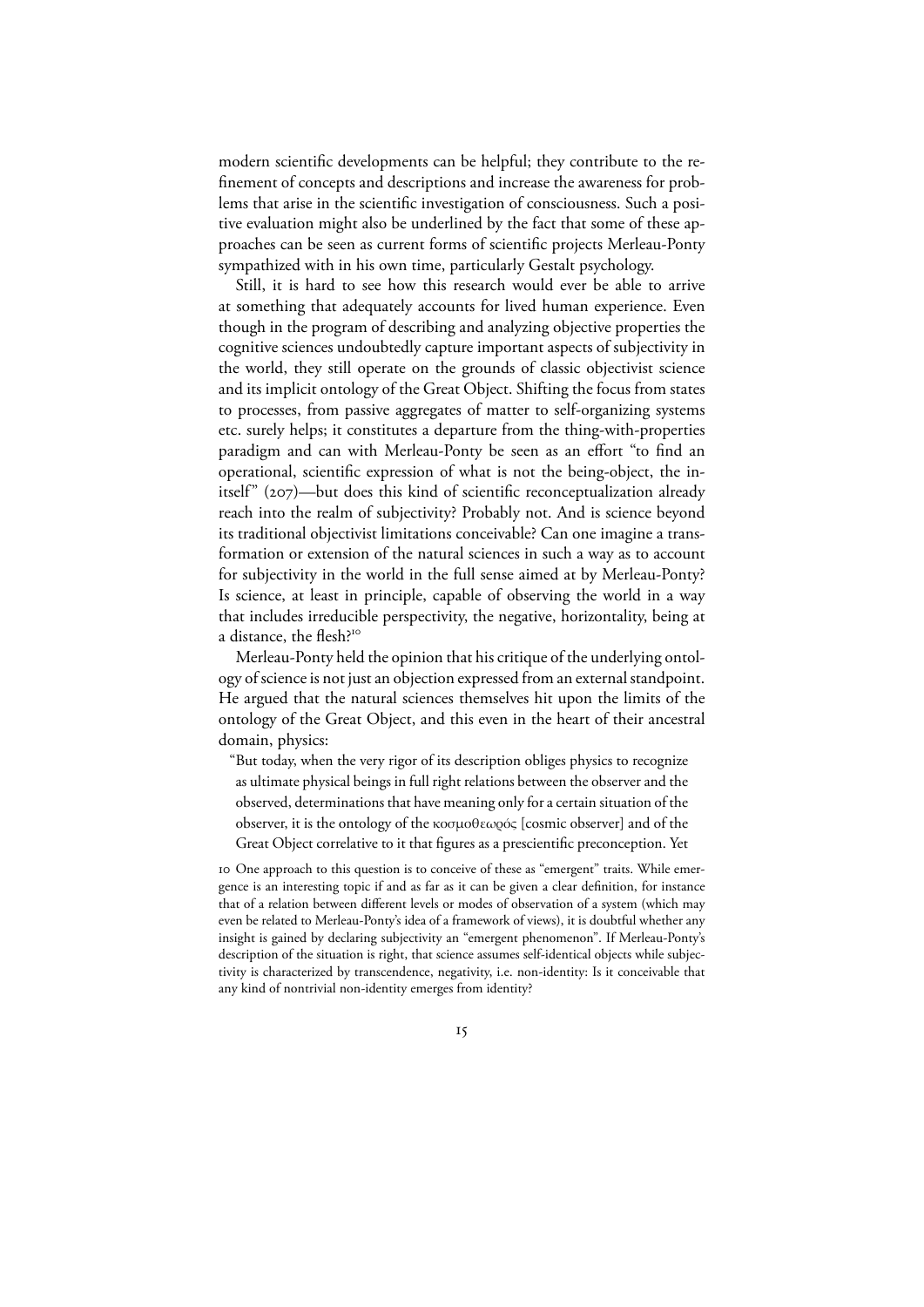it is so natural that the physicist continues to think of himself as an Absolute Mind before the pure object and to count also as truths in themselves the very statements that express the interdependence of the whole of the observable with a situated and incarnated physicist."  $(i5)$ 

What Merleau-Ponty has in mind here are the two great advances of physics in the 20<sup>th</sup> century, quantum mechanics and relativity theory. While the latter can be easily reconciled with the classic ontology since the unity of time, space and matter constructed by general relativity is just another Great Object, Merleau-Ponty has a point with the former. But though in quantum theory the idea of a physical reality in-itself, independent of the observer, seems to find its limits, this does not lead to "a physics that has learned to situate the physicist physically"  $(27)$ —on the contrary, if anything the subject of physics appears here even more alien to the physical world it observes, because the process of physical observation is not described by physical laws. Moreover, though some authors believe otherwise, there is little reason to think that there is a substantial connection between the special traits of the quantum world and those of consciousness.

Then again, if Merleau-Ponty is right and the limitations of the objectivist ontology of science exhibit themselves not only in the investigation of consciousness but also in its core domain, such that a transformation of science appears not only desirable but inevitable: What would this mean with respect to the existing body of scientific knowledge, which was acquired on the basis of objectifying, subjectivity-eliminating procedures? If Merleau-Ponty's phenomenological description of experience discloses the world in a fuller, deeper sense than science, if he is right that the world is made up of a system of irreducible perspectivity, that it consists of *flesh*, how can it be that a significant portion of it nonetheless seems to submit to its construction as a Great Object? How can we understand the pervasive success of traditional scientific methodology, or, extending Merleau-Ponty's metaphor: how can we understand the fact that in the shape of the physical domain the flesh of the world appears to be intruded by a large foreign body? How is it possible that we can investigate and seemingly understand such vast realms of reality in an objectivist fashion without encountering the limitations of that ontology?

A possible answer is that the character of the object domains of science reflects nothing but<sup>12</sup> its ruthless dressing by the scientific method. Science does not disclose, it constructs; it is just a certain mode of operation and

If See Smith (2007) for a review of some of the most important 'quantum mind' theories. It is worthwhile to note that physicalism is not the only form the reductionist disposition manifests itself in. Every claim that something is "nothing but" something else deserves distrust.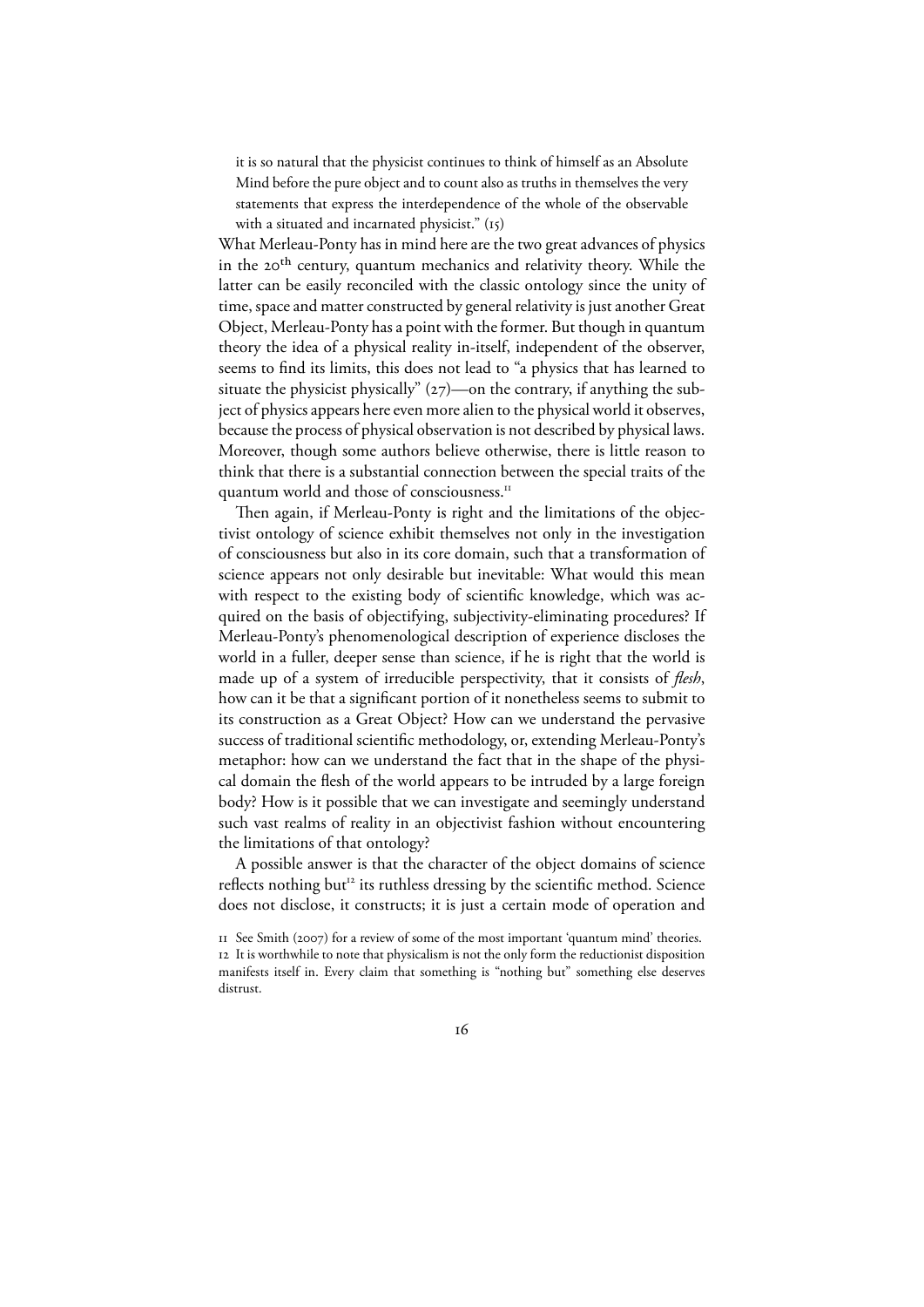cannot be expected to seek adequacy towards its objects. But the characterization of science as a very specific approach based on a restricted inventory of operations—correct as it is—does not say anything about its meaning, about the content of scientific statements. What would be the point of defined methodology if not a controlled approach to a domain of objects, trying to disclose it instead of the preconceptions of the observer? Merleau-Ponty, too, does not seem to find such a fallback position very intriguing:

"Either by physics and by science we understand a certain way of operating on the facts with algorithm, a certain procedure of cognition of which those who possess the instrument are the sole judges—in which case they are the sole judges also of the sense in which they take their variables, but have neither the obligation nor even the right to give an imaginative translation to them, to decide in their name the question of *what there is*, or to impugn an eventual *contact* with the world. Or, on the contrary, physics means to say *what is*—but then it is today no longer justified in defining Being by the Being-object, nor in confining lived experience within the order of our 'representations' and the sector of 'psychological' curiosities; it must recognize as legitimate an analysis of the procedures through which the universe of measures and operations is constituted starting from the life world (*monde vécu*) considered as the source, eventually as the universal source."  $(r \tau f)$ .

Merleau-Ponty challenges science to stand up to its claims of disclosure, and to confront the criticism raised by the ontological aspects of the phenomenological investigation of conscious experience. Legitimate as this is, it has also to be noted that as much as objectivist science is unable to account for subjectivity in the world in the full sense, Merleau-Ponty's ontology of the flesh on its part seems to be unable to account for the apparent existence of an "objective" physical world; it does not make sense of the physical as it has been disclosed by physics. And while it is true that science may only be understood as a form of disclosure of the world by stripping it of the character of a self-sufficient operational procedure and relating it back to original modes of disclosure in everyday life, in the life world, such a traceback should not be misconceived as a simple reduction of science to lived experience. Only by investigating the life world as the basic realm of experience in its own right *and* as the starting point of and motivation for that objectifying view of the world which today strikes us to be devoid of the traits of consciousness, we can hope to understand how the flesh of the world relates to the foreign body of the physical.<sup>13</sup>

 Understanding science as a specific deviation from the life world in a comprehensive way would of course necessitate an examination of the historical genesis of modern operational science, as well as of the socialization of individual human beings into it. But maybe some facets of the relation of science to the life world can be illuminated using a shortcut,

 $I7$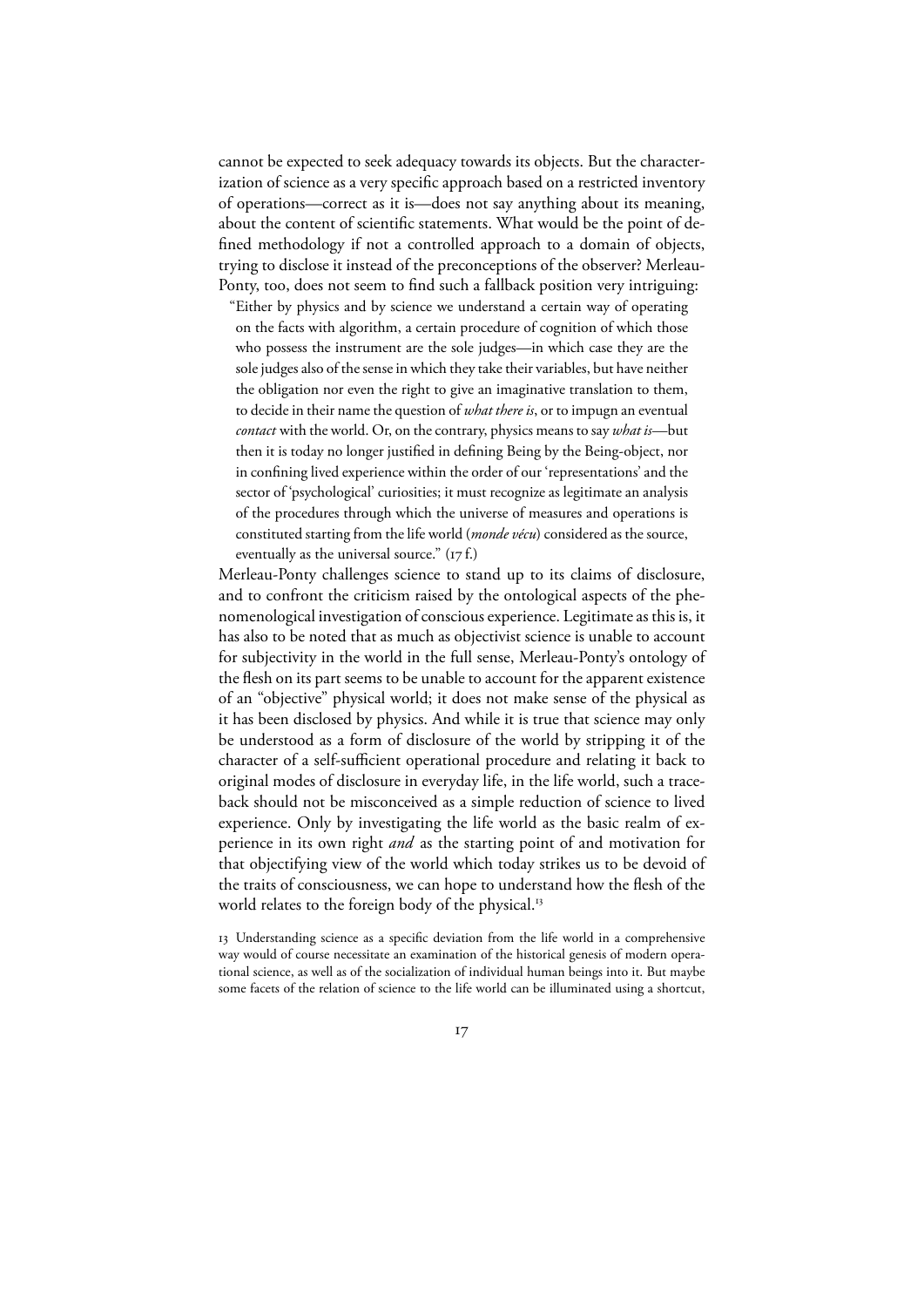In this phenomenologically transformed perspective, the "hard problem" is no longer the one originally stated by Chalmers. Subjectivity is surely not to be understood as consisting of some abstract "fundamental feature" called experience, existing alongside with but basically unrelated to the fundamental features known from physics. But that does not mean that, following Merleau-Ponty, the problem has been resolved; it has just been transformed. The hard problem that now presents itself is to show how conscious experience and the world-view of the natural sciences can in their disparateness and irreducibility to each other still be understood as forms of disclosure of the same world. Merleau-Ponty already tried to give an answer to this question, but it still has not been accomplished.

#### **CONCLUSION AND PERSPECTIVES**

Though subjectivity in the world is a basic fact of our everyday experience, it appears very difficult to make sense of that fact in the context of what we know of the world by means of the natural sciences. Phenomenological analysis helps to acknowledge this fact more thoroughly, to understand better what it means that conscious experience is a fundamental feature of the world, and how the subject can be seen as a condensation of more commonly existing traits of subjectivity—but while it aids in bridging the gap between consciousness and the world, the resulting view on its part does not seem to be able to accommodate what we thought to have learned about it objectively. Whereas a duality of physical and experiential objective properties is meaningless in a phenomenological perspective, we are still left with a deep disparity between Merleau-Ponty's subjectivity-including world and the stripped-down aspect of it presented by the natural sciences.

Thus the first thing to learn from Merleau-Ponty's ontological considerations for the science of consciousness is to be aware of that disparity—a gap not so much "explanatory", but between different modes and meanings of being. Presently, it appears, this gap has simply to be accepted and acknowledged rather than to fall for overly simplistic solutions.

Secondly, it is to take note of the full extent of what a science of consciousness has to cope with. Merleau-Ponty gives a detailed description of

namely, to envision concrete everyday situations of scientific practice in which experiential and objective aspects meet. For instance, if an experimenter investigates a correlation between conscious experience and neurophysiological processes, he learns about the experiential aspect by talking to the human subject, and about the objective aspect by means of a measurement device—that is, by two different ways to interact with the same living organism. Here, psycho-physical identity is not a metaphysical tenet, but a lived experience in itself; and the difference between the experiential and the objective appears as a difference between two attitudes or modes of interaction.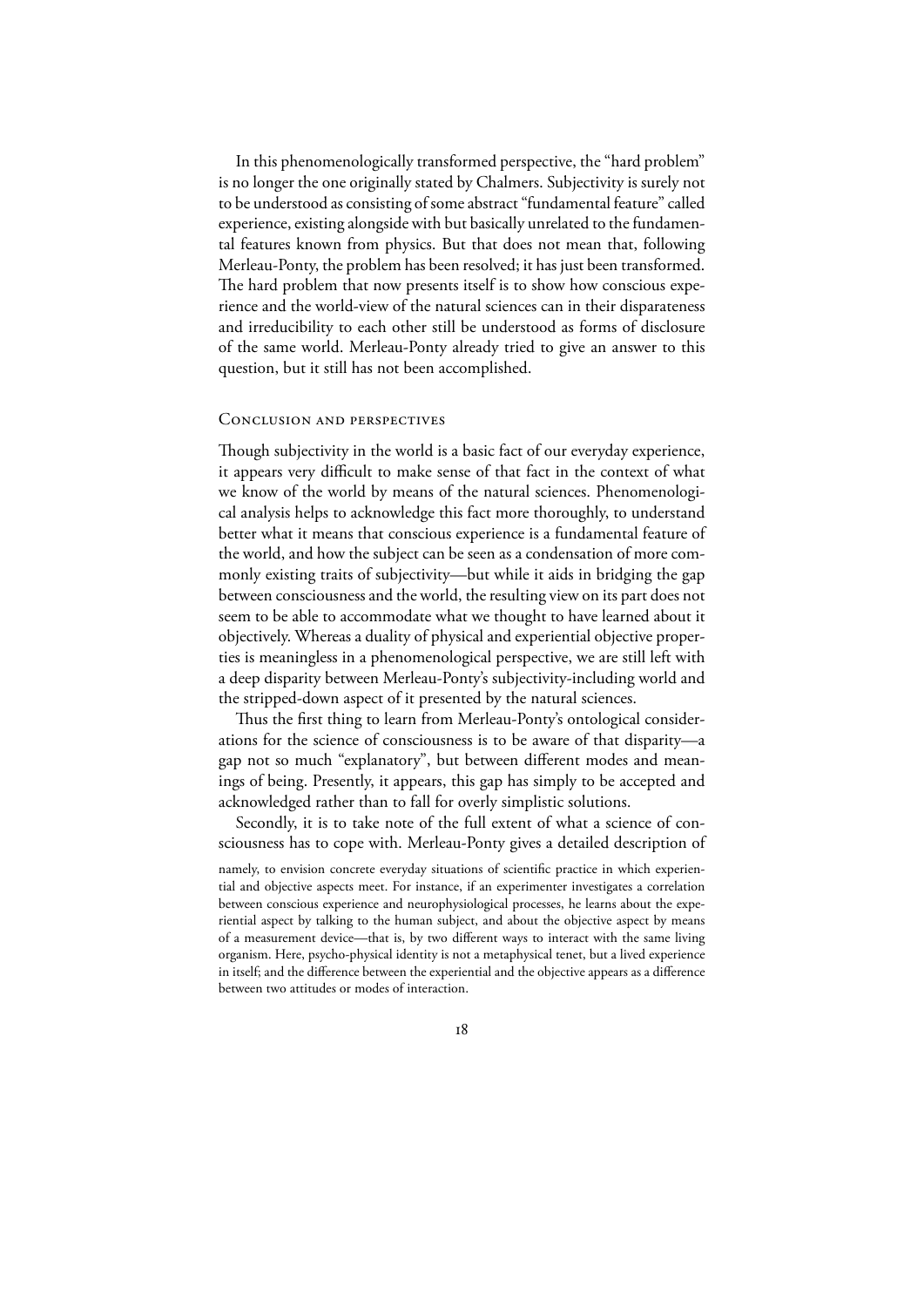that "rich inner life" which shows how complex conscious experience actually is, how ambiguous, multifaceted, and volatile its contents are, how little it fits into categories of inner and outer world, content and mental operation, etc. The basic non-identity of conscious experience which Merleau-Ponty points out poses a problem for scientific conceptualization even without ascribing to it any ontological status.<sup>14</sup>

Thirdly, it is to realize that a proper account of conscious experience is not going to arise from a simple continuation of standard research procedures in the sciences. This point, that the exploration of consciousness needs the development and cultivation of an alternative methodology, an important paradigm of which is to be found in phenomenological description, has already been raised.<sup>15</sup> This implies that even though in the investigation of the domain of conscious experience certainly objectification, generalization, and formalization should be attempted just like in any other science if it seems appropriate, it is not to be expected that the science of consciousness will on the whole be of the same form as other natural sciences. Consciousness "exists" in a different way than other objects of science; its "phenomena" cannot be simply observed because they themselves are modes of appearance, of givenness. To respect this, another style of theory is necessary, as it is evident in Merleau-Ponty's writings.<sup>16</sup>

And finally, it would promote the current efforts towards a science of

15 Varela (1996), in a response to Chalmers (1995), calls for an adoption of phenomenological methodology and proposes a research program looking for reciprocal constraints between phenomenological accounts of experience and objective observations in cognitive neuroscience. However, he does not concern himself with the fact that asking phenomenologically "how notions such as objective and subjective can arise in the first place"  $(p, 340)$ puts the validity or at least the relevance of objective neurophysiological observations into doubt. While his proposal, which was originally formulated by Varela et al. (1992), may provide a useful workaround, it does not confront the hard problem, which persists even after its phenomenological revision. — Nonetheless it surely makes sense as a pragmatic way to deal with the disparity of science and lived experience; unfortunately the idea does not seem to have found widespread adoption. More than fifteen years later, there still is no established community of researchers devoted to phenomenological description in the science of consciousness.

16 Besides phenomenology, there is another tradition that is characterized by a theoretical style significantly different from that of the scientific mainstream, and which exactly for this reason has often been scorned as unscientific: that of psychoanalysis and analytic psychology. Since it is also strong in the description of experience (albeit on a somewhat larger scale) and has a body of recorded observations, the author is convinced that the science of consciousness could be considerably enriched by its results. Moreover, via the specific focus of analytic psychology on the embedding of consciousness within an unconscious life of the psyche, which itself connects to basic organismic processes, it communicates with Merleau-Ponty's idea of a subject "sunken into Being"  $(77)$ .

<sup>14</sup> As an example, see Merleau-Ponty's treatment of the classic "quale" red (132).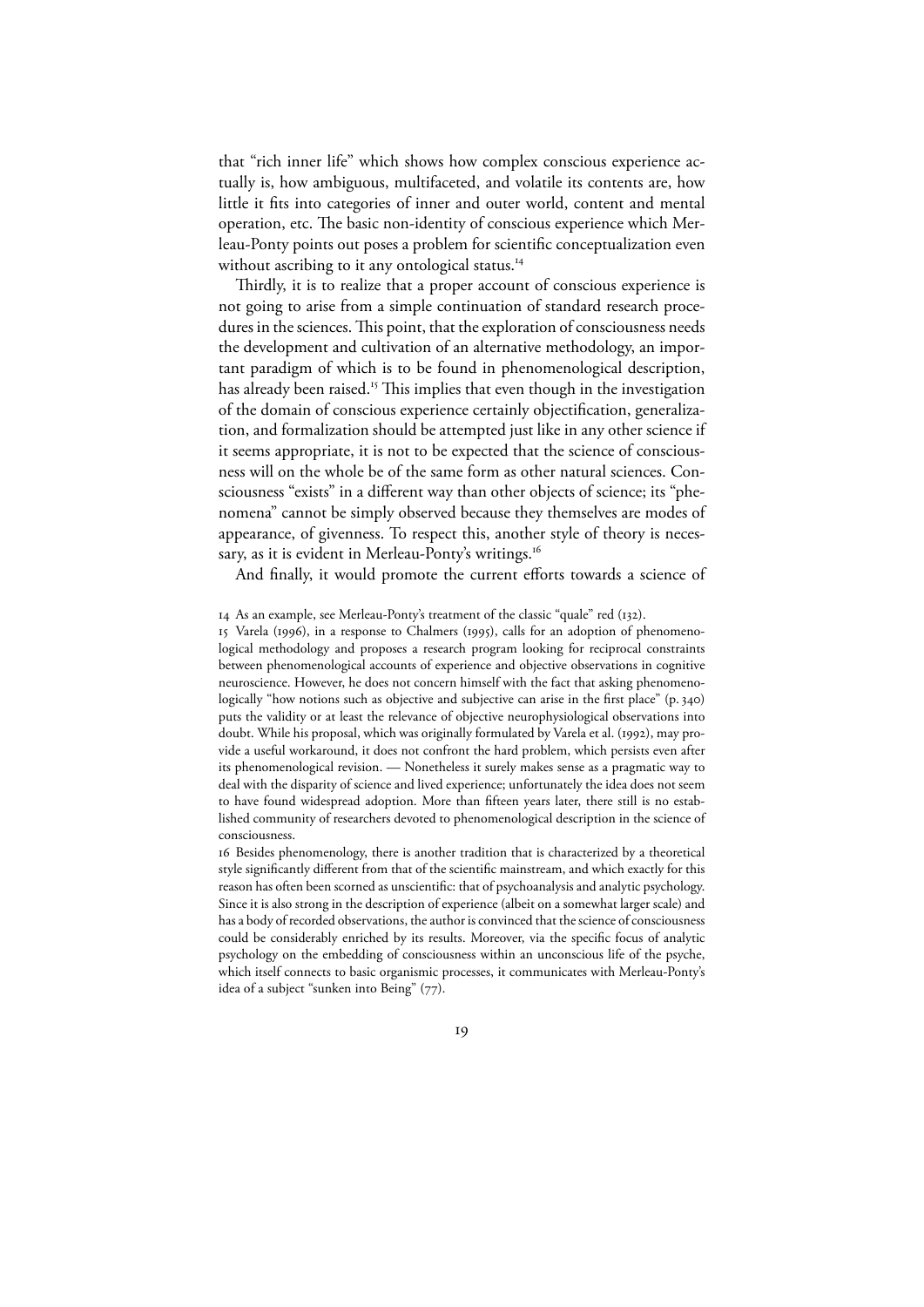consciousness to notice that a considerable amount of descriptive work has already been done and awaits confirmation and utilization. Even if one is not willing to accept Merleau-Ponty's ideas about the flesh of the world, his work is an elaborate exposition of the reality of conscious experience which can immediately form the basis for further examinations.

Whatever progress may occur within the science of consciousness along these or other lines, the fact remains that without coming to grips with the ontological questions raised by Merleau-Ponty, we probably will never really be able to "understand that a given fact of the 'objective' order (a given cerebral lesion) could entail a given disturbance of the relation with the world" (200)—understand how something existing can change the mode of being itself.

#### $\mathbf{c}\boldsymbol{\beta}$

The present paper is based on an earlier essay (in German) "Ansätze zu einer neuen Ontologie in Maurice Merleau-Pontys Das Sichtbare und das Unsichtbare" (1997) and a talk "From Double Aspects to an Ontology of Perspectives" given at the workshop *Mind-Matter Research: Frontiers and Directions* (2006). The author would like to thank Jiří Wackermann, Harald Atmanspacher, Susanne Lüdemann, and two referees for helpful comments at the various stages of this work.